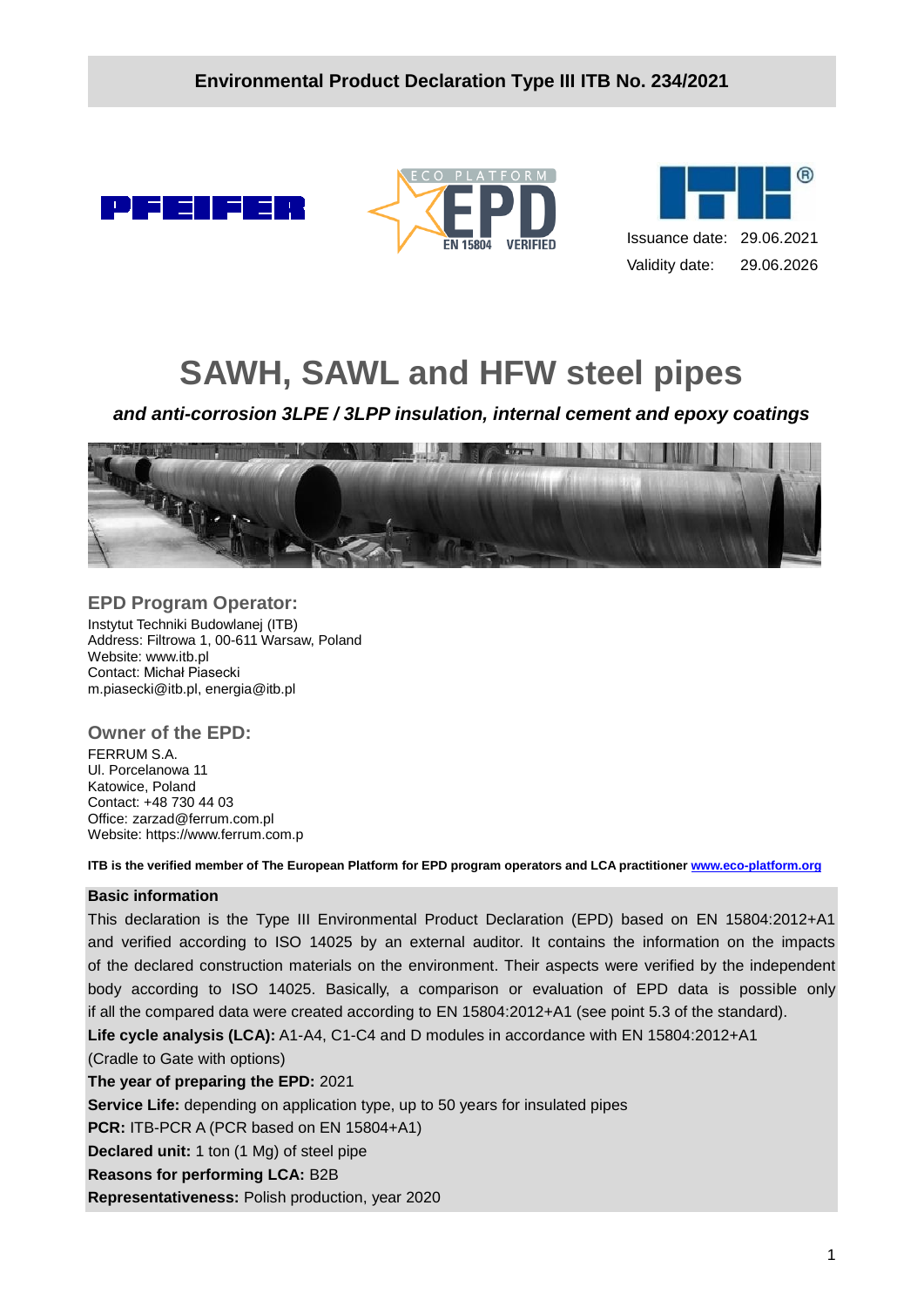### **PRODUCTS DESCRIPTION**

**/2020** Helically submerged arc-welded pipes (SAWH) are manufactured by "FERRUM" S.A. in Katowice Poland. Products can be successfully used to produce steel fittings including tees, reducers, elbows and bends. Fittings are made by either cold or hot bending process depending on the strength parameters of steel grade as well as the diameter and wall thickness. Length of pipe is from 6 m to 36 m.

High frequency welded – induction steel pipes HFW / HFI / ERW are manufactured in diameter range from 114.3 mm to 406.4 mm, in production lengths from 6 m to 18 m. Pipes are supplied with plain or bevelled ends, after hydrostatic test and

automatic non-destructive ultrasonic or eddy current tests. During production process the heat treatment of seam weld is performed to eliminate stresses generated in the seam as well as to guarantee both homogenous steel structure and higher strength properties. Depending on the required mechanical and technological properties or application, the pipes are produced from the following steel grades: unalloyed and low-alloyed,

killed, quality, special. Upon the customer's needs pipes are supplied as: bare – without protection coating, or with external three-layer polyethylene (PE) or polypropylene (PP) anticorrosion coatings and with internal either cement or epoxy lining. Against agreement pipes may be supplied with other anticorrosion protection e.g. galvanized pipes. High frequency welded (HFW) pipes manufactured by "FERRUM" S.A. can be used to produce steel fittings including tees, reducers, elbows and bends. Fittings are made by either cold or hot bending process depending on the strength parameters of steel grade as well as the diameter and wall thickness. In

1999 the most modern production line of high frequency welded (HFW) steel pipes and structural hollow sections was commenced into operation. The line was designed by the German enterprise SMS Meer and has an annual production capacity of 120 000 Mg for the specified production mix.

Longitudinally submerged arc-welded pipes (SAWL) are manufactured in diameter range from 559 mm to 2032 mm, with either plain or bevelled ends. Pipes in diameter from 559 mm to 914 mm are manufactured with one longitudinal weld seam and from diameter 1016 mm to 1620 mm with two weld seams, and above with three longitudinal weld seams. Line pipes in diameter from 559 mm to 1219 mm are hydrostaically tested. The welds of pipes in diameters from 559 mm to 1422 mm are subject to non-destructive tests. Such tests are continuously performed by X-ray. Upon technical agreement, pipes may be delivered with different diameters and wall

thicknesses that are specified in the table, in outside diameters from 559 mm to 2032 mm, in production lengths from 5.2 m to 10,0 m m.





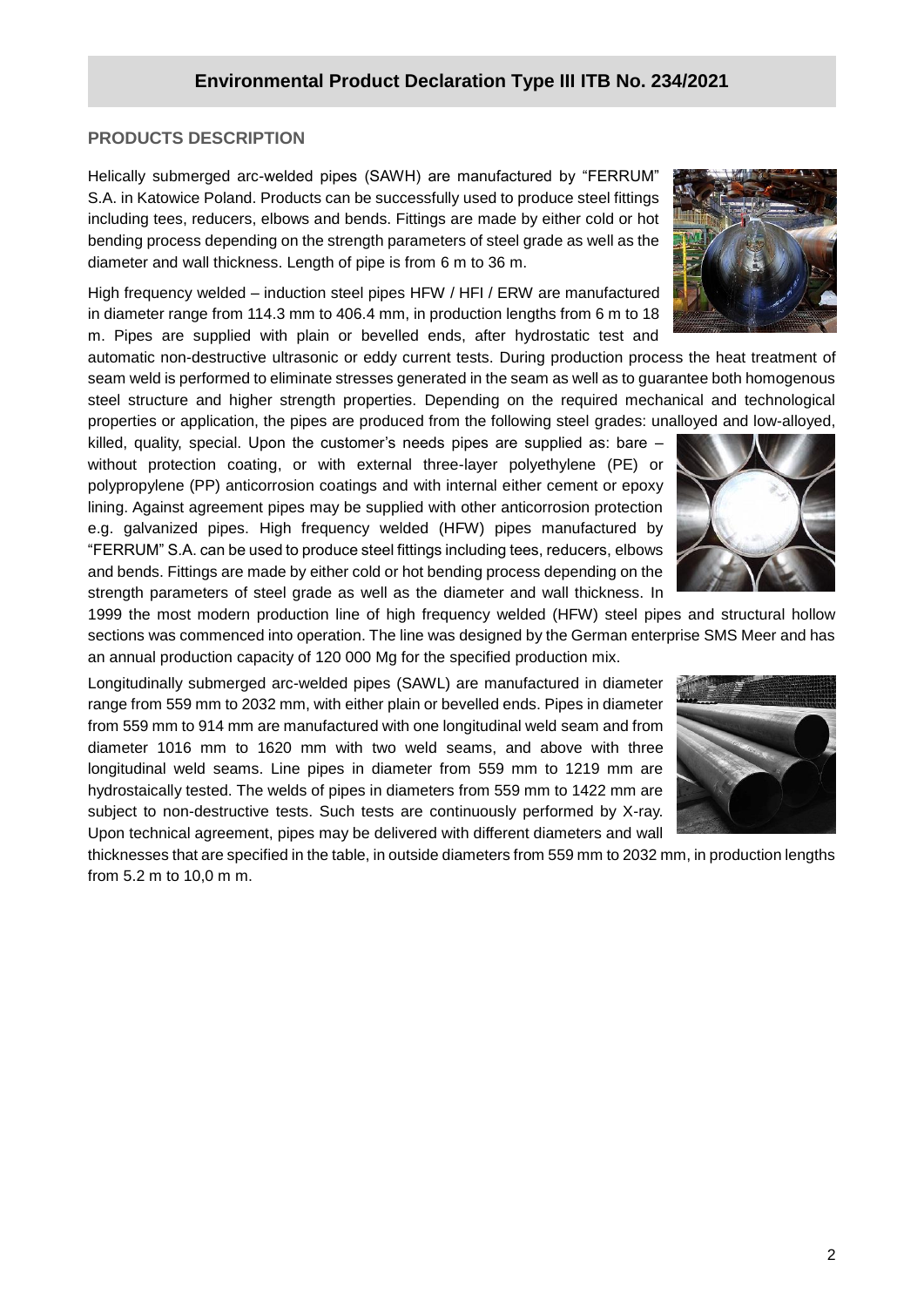"FERRUM" S.A. produces the anticorrosive, extruded, three-layer, polyethylene/polyethylene coating for steel pipes. The coating technology allows to obtain the anticorrosive three-layer polyethylene/polyethylene coating,

which consist of: epoxy layer, copolymer layer (bonding agent), polyethylene/polypropylene layer. The coating is applied on steel pipes of diameters from 159 mm to 1420 mm and length from 6 m to 18 m. Properties of applied coatings comply with the following standards: EN ISO 21809, DIN



30670, DIN 30678, NFA 49-710, EN-PN 10285. The anticorrosive coating consists of the following layers: epoxy layer of minimum thickness of 60 μm, copolymer layer of minimum thickness of 250 μm, polyethylene layer of minimum thickness between 1,8 mm and 3,7 mm or polypropylene layer of minimum thickness between 1,8 mm and 2,5 mm. "FERRUM" S.A. manufactures coated steel pipes in diameter from 159 mm to 1420 mm and length from 6 m to 18 m.

The coating application process consists of the following operations: the external surface blast cleaning acc. to ISO 8501-1, the electrostatic spraying of epoxy powder onto a heated pipe, wrapping a pipe with extruded copolymer, wrapping a pipe with polyethylene/polyethylene in continuous way, cooling the coating and dressing the pipe ends. An extruded polyethylene coating has higher mechanical properties in comparison with cold applied polyethylene tape coating. Anticor rosive coatings made of three-layer PE/PP are characterized by: high mechanical strength, high adherence of the coating to the pipe, guaranteed long-lasting anticorrosive protection of underground pipelines for minimum 50 years, 100% protection of weld zone of coated longitudinally and spirally welded pipes, suitability for bending of coated steel without damaging the insulation layer. "FERRUM" S.A. offers also epoxy lining manufactured in accordance with PN-EN 10301 and API RP 5L2 standards on pipes in diameters from 219,1 up to 1220 and lengths from 6 to 18 meters. Epoxy lining is applied within thickness range from 38 μm depending on the project specification. Application of epoxy lining allows to reduce transmission system operating costs by pipe surface roughness reduction, which provide more fluent flow of the medium, reduces medium friction and increases pipeline capacity. Pipes with epoxy lining are protected against corrosion during storage and operating time what increases transmission system lifetime. The technological process of internal cement lining assures anti- corrosion protection and stability of hydraulic parameters of pipe- lines for water and sewages and allows manufacturing products that meet all the requirements demanded by customers and inter- national standards. Steel pipes and fittings with cement lining are used for raw and potable water supply pipelines as well as for sewage system for both municipal and industrial effluents. Technical data: cement mortar lining for steel pipes of diameters is from 159 mm to 2032 mm, length from 6 m to 18 m, according to the conditions specified into the following standards: DIN 2614, DIN 2880, PN-EN 10298.

Helically High submerged frequency arc-welded welded induction pipes **SAWH** steel pipes HFW / HFL/ ERW Longitudinally Square and submerged rectangular arc-welded hollow pipes sections **SAWL SHS** Extruded Extruded three-layer three-layer polyethylene polypropylene coating coating on steel on steel pipes pipes Internal Internal protective epoxy lining for the steel cement lining for steel pipes pipes and fittings

Technical data are avilable at manufacturer [web-site](https://www.ferrum.com.pl/wp-content/uploads/2019/10/FERRUM_katalog.pdf) www.ferrum.com.pl.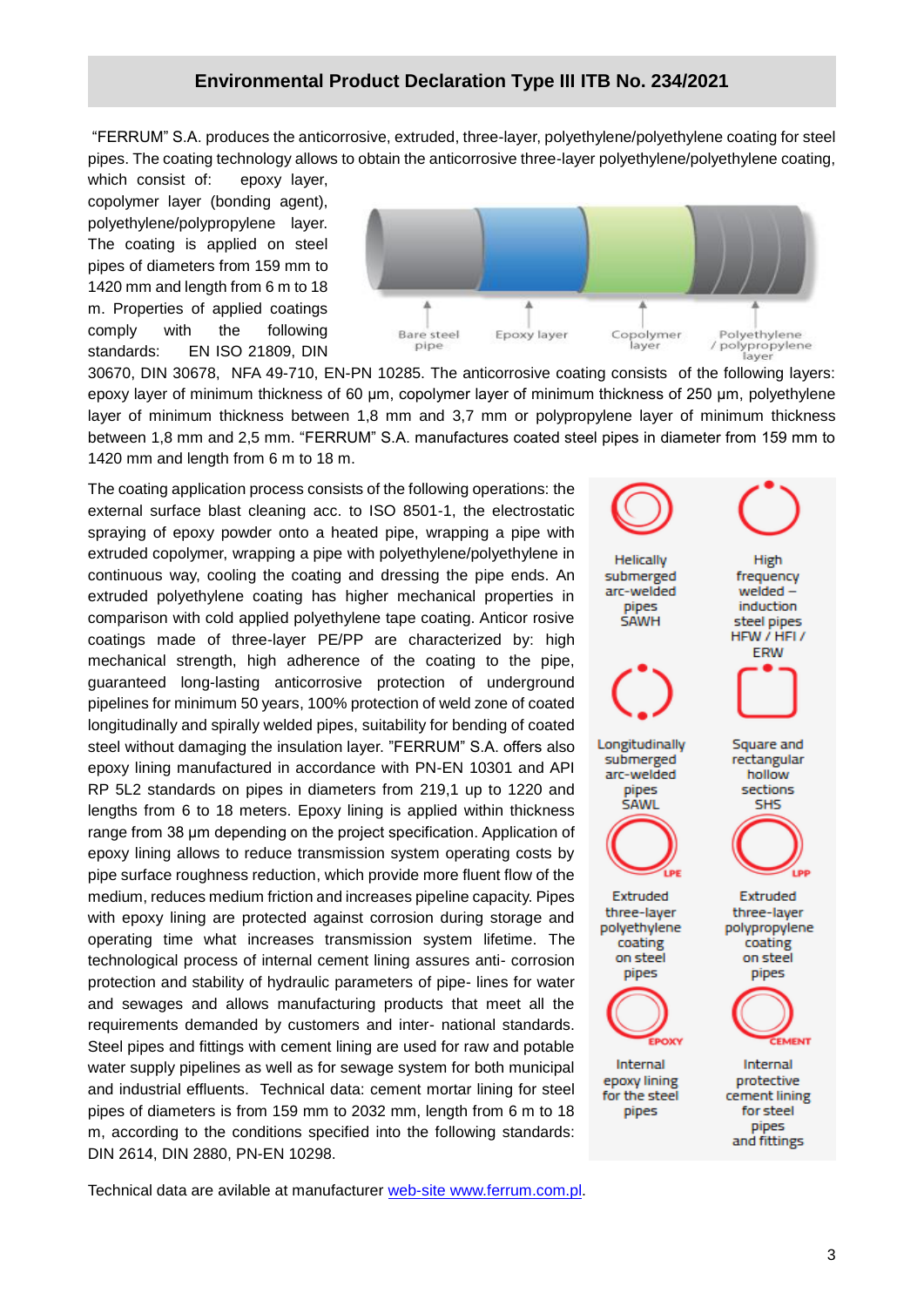# **LIFE CYCLE ASSESSMENT (LCA) – general rules applied**

#### **Unit**

**/2020** The declared unit is 1 Mg of SAWH, SAWL and HFW steel pipes. EPD also include environmental information of coating options including: anti-corrosion 3LPE / 3LPP insulation, cement and epoxy linings. The environmental characteristics have been prepared for 4 groups of pipe products having a different production process and 3 possible product coatings (3LPE/3LPP, epoxy and cement based);

| Group no.           | Data in     |
|---------------------|-------------|
| SAWH                | see Table 2 |
| SAWL                | see Table 3 |
| HFW (HFI)           | see Table 4 |
| Profiles SHS        | see Table 5 |
| Coatings 3LPE/3LPP, |             |
| Linings EPOXY,      | see Table 6 |
| Cement              |             |

#### **System boundary**

The life cycle analysis of the declared product covers "Product Stage" A1-A4 modlues, "End of Life stage" C1, C2, C3, C4 modules and loads&gains beyond system in D module (Cradle to Gate with options) in accordance with EN 15804 and ITB PCR A.

#### **Allocation**

The allocation rules used for this EPD are based on general ITB PCR A. Production of steel pipes are the line process in 'FERRUM" S.A. located in Katowice. Allocation was done on product mass basis where the specific technology input and output data were hard to separate (e.g. heat). The impacts from raw materials extraction and processing are allocated in A1 module of the EPD (including input materials, and energy consumption, transportation, emissions and wastes resulting from the production of steel). 100% of impacts from line production were inventoried and allocated to steel pipes production. Municipal waste and waste water of whole factory were allocated to module A3. Energy supply was inventoried for whole production process. Emissions in the factory are calculated and were allocated to module A3. Energy supply (gas and electricity)was inventoried for whole factory and 100% was allocated to the product assessed. Emissions in the factory are assessed using national KOBIZE emission factors for energy carriers were allocated to module A3.

#### **System limits**

99.9% of input materials and 100% energy consumption (electricity, gas,) was inventoried in factory and were included in calculation. In the assessment, all significant parameters from gathered production data are considered, i.e. all material used per formulation, utilized thermal energy, and electric power consumption, direct production waste, and available emission measurements. Tires consumption for transport was not taken into account. Ancillary items ,precomponents with a percentage share of less than 0.1% were not included in the calculations. It is assumed that the total sum of omitted processes does not exceed 1% of all impact categories. In accordance with EN 15804 machines and facilities (capital goods) required for and during production are excluded, as is transportation of employees.

#### **A1 and A2 Modules: Raw materials supply and transport**

Process starts with sourced raw materials. Raw material supply includes raw material extraction and pretreatment processes. The steel (99% mass based input material) used in the manufactory plant are produced in the mixed technologies in several steel mills in Europe (Poland, Czech, Latvia, Germany). The cement and sand used for linings are produced in Poland. Input steel product partly come from suppliers providing environmental data on a production. Transport is relevant for delivery of raw materials and other auxiliary materials to the plant and the transport of materials within the plant. Data on transport of the different input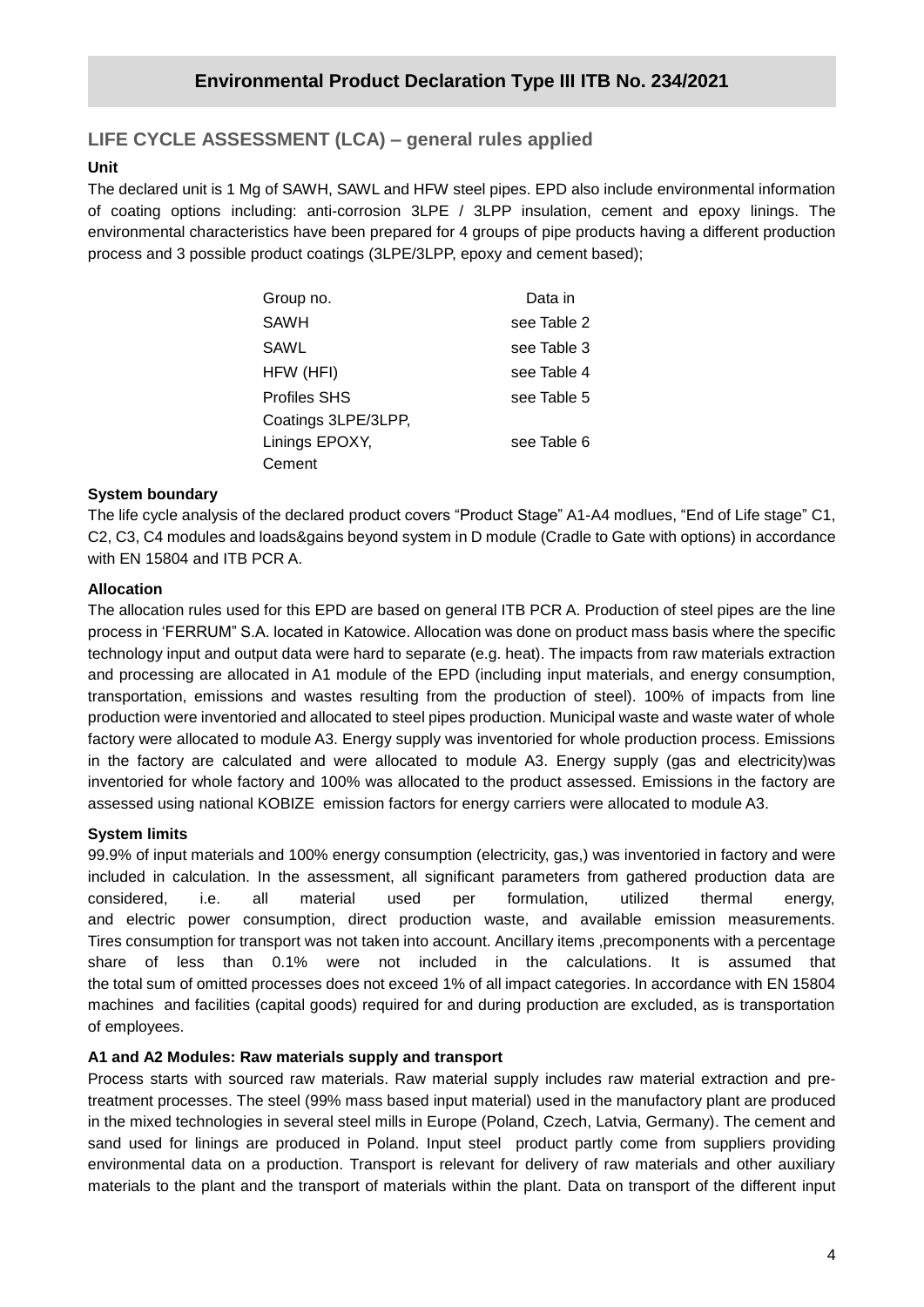products to the manufacturing plants were inventoried in detail and modelled by assessor. For calculation purposes European fuel averages are applied in module A2.

#### **A3: Production**

Manufacturing starts with steel hot rolled coils used to pipe forming. Formed pipe continue with internal and external welding. Later the pipes are cut to the specific lengths. The finished products are then quality inspected and accepted before delivery. SAWH, SAWL, HFW - "black" pipes are not enclosed directly, they are not the final product. These pipes are e.g. pre-insulated, coated with 3 layer polyethylene / polypropylene, cement lined or coated, as well as externally and internally painted. The coating application process consists of the following operations: the surface blast cleaning acc. to ISO 8501-1, the electrostatic spraying of epoxy powder onto a heated pipe, wrapping a pipe with extruded copolymer, wrapping a pipe with polyethylene/polypropylene in continuous way, cooling the coating and dressing the pipe ends.

#### **A4: Transport to construction site**

Transport of final product to construction site is taken as the weight average values for transport to customers. The following transport scenario to the place of use was assumed based on the manufacturer's declaration: large vehicle, 75% capacity over an average distance of 800 km. For calculation purposes European fuel averages are applied in module A4.

#### **End of life scenarios (C and D modules)**

The end-of-life scenario for all products has been generalized. The pipes are disassembled (C1 module) by lift, crane and power tools. It is assumed that the recovered steel will be prepared (C3) for further steel production process (net scrap approach used). It is assumed that at the end of life the transport distance from the product deconstruction place to waste processing (C2) is 50 km on > 16 t loaded lorry with 75% capacity utilization and fuel consumption of 35 l per 100 km.

The reuse, recovery and recycling potential for a new product system is considered beyond the system boundaries (module D) based on World Steel recommendations and national practice (see references). On average, 43% scrap steel is used in the A1 steel production. Net scrap is an amount of steel recycled at endof-life minus scrap input from previous product life cycles.

| Table 1. End of life scenarios for steel pipe products |                          |           |             |  |  |  |  |  |  |
|--------------------------------------------------------|--------------------------|-----------|-------------|--|--|--|--|--|--|
| <b>Products</b>                                        | <b>Material recovery</b> | Recycling | Landfilling |  |  |  |  |  |  |
| Steel pipes                                            | 100%                     | 99%       | $1\%$       |  |  |  |  |  |  |

*Table 1. End of life scenarios for steel pipe products*

#### **Data collection period**

The data for manufacture of the declared products refer to period between 01.01.2020 – 31.12.2020 (1 year). The life cycle assessments were done for Poland as reference area.

#### **Data quality - production**

The values determined to calculate A3 originate from verified Progress LCI inventory data. A1 values were prepared considering several specific and generic EPDs for the European made steel products. Allocation for steel production impacts is done in accordance with LCI *data for Steel products Report* compiled by Brian Hughes and William Hare (World Steel Association). The background data for the secondary inputs come from the Ecoinvent v.3.7/8 data base.

#### **Assumptions and estimates**

All production processes (A3) inputs and outputs were assigned to different types of products on specific process data as it was impossible mass based allocation was done. For steel suppliers without specific environmental information, generic data was used.

#### **Calculation rules**

LCA was done in accordance with ITB PCR a document. Characterization factors are CML ver. 4.2 based. ITB-LCA algorithms were used for impact calculations. A1 was calculated based on data from the database and specific EPD for steel, A3 and A2 are calculated based on the LCI questionnaire provided by the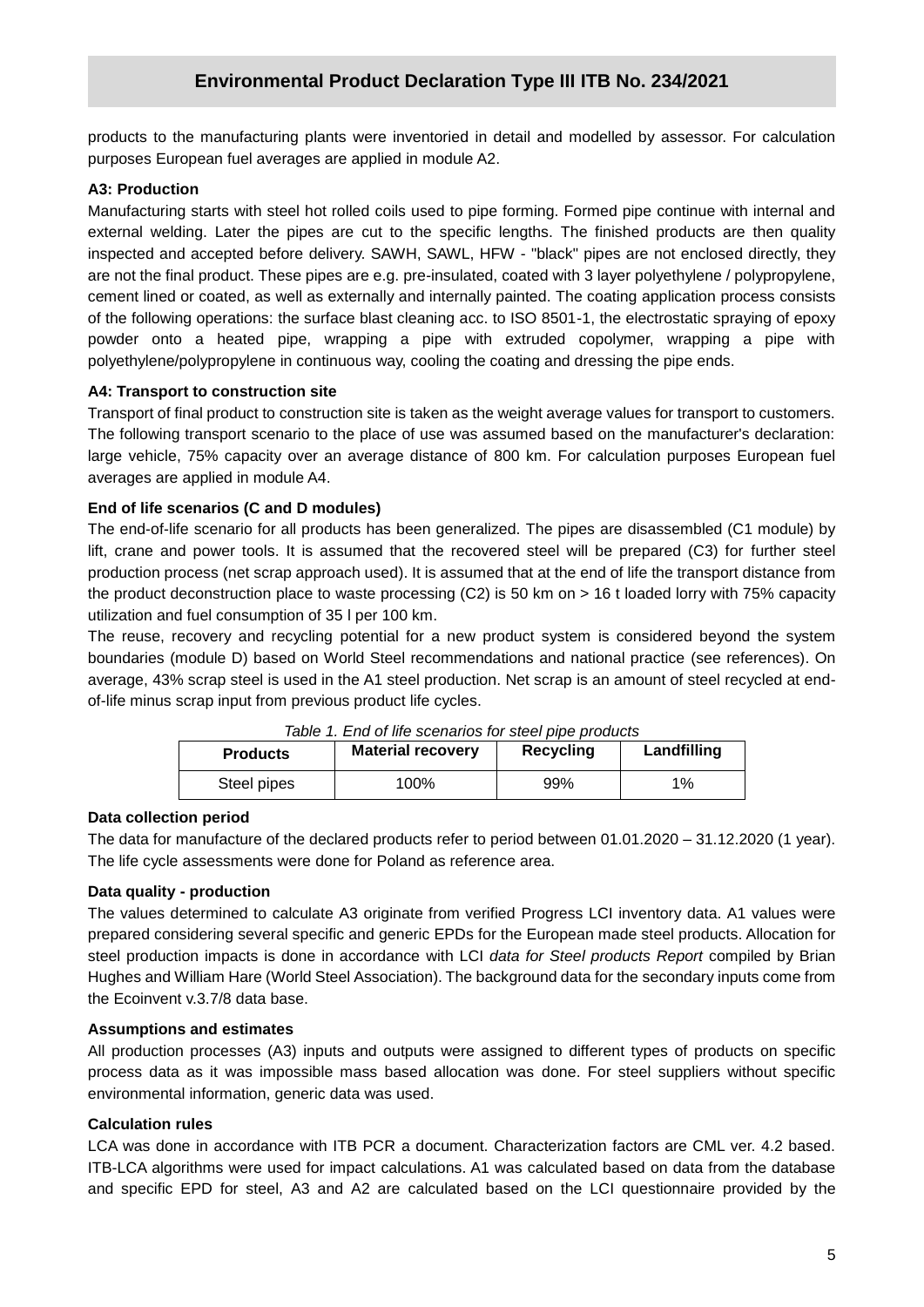**/2020** depletion, Emission of gases that contribute to the creation of ground-level ozone, Abiotic depletion, and ozone manufacturer. Emission of greenhouse gases was calculated using the IPCC 2013 GWP method with a 100 year horizon. Emission of acidifying substances, Emission of substances to water contributing to oxygen depletion emissions where all calculated with the CML-IA baseline method

#### **Data bases**

The background data for the processes come from the following databases: Ecoinvent v.3.7, specific EPD for a steel producers, cement CEM I (SPC average national, energy KOBIZE and Tauron (Polish electricity mix and combustion factors for fuels). Specific (LCI) data quality analysis was a part of the audit. The time related quality of the data used is valid (5 years).

#### **Additional information**

No substances included in the Candidate List of Substances of Very High Concern for authorization under the REACH regulations are present in Coated Spiral Welded Steel Pipes, either above the threshold for registration with the European Chemicals Agency or above 0.1 %

The electricity mix represents the average Polish specific electricity supply for final consumers, including electricity own consumption, transmission/distribution losses and electricity imports from neighbouring countries. Reference year is 2020 and carbon impact of electricity mix is 0.25 kg  $CO<sub>2</sub>/MJ$ .

# **LIFE CYCLE ASSESSMENT (LCA) – Results**

#### **Declared unit**

The declaration refers to the unit DU– 1 ton of the steel pipe produced by Ferrum S.A. in Poland. The following life cycle modules are included in the declaration (table 2).

| Table 2. System boundaries (life stage modules included) in a product environmental assessment |  |
|------------------------------------------------------------------------------------------------|--|
|------------------------------------------------------------------------------------------------|--|

|                        | <b>Environmental assessment information</b><br>(MA – Module assessed, MNA – Module not assessed, INA – Indicator Not Assessed) |                |                                         |                                         |                          |              |            |             |               |                              |                                                                     |                              |                |                          |          |                                             |
|------------------------|--------------------------------------------------------------------------------------------------------------------------------|----------------|-----------------------------------------|-----------------------------------------|--------------------------|--------------|------------|-------------|---------------|------------------------------|---------------------------------------------------------------------|------------------------------|----------------|--------------------------|----------|---------------------------------------------|
|                        | Product stage                                                                                                                  |                | Construction                            | process                                 | End of life<br>Use stage |              |            |             |               |                              | <b>Benefits</b><br>and loads<br>beyond<br>the<br>system<br>boundarv |                              |                |                          |          |                                             |
| Raw material<br>supply | Transport                                                                                                                      | Manufacturing  | construction<br>ರಿ<br>Transport<br>cita | Construction<br>installation<br>process | <b>Jse</b>               | Vlaintenance | Repair     | Replacement | Refurbishment | Operational<br>use<br>energy | Operational<br>water use                                            | Deconstruction<br>demolition | Transport      | ರಾ<br>processin<br>Waste | Disposal | recycling<br>potential<br>ecovery<br>Reuse- |
| A1                     | A <sub>2</sub>                                                                                                                 | A <sub>3</sub> | A4                                      | A5                                      | <b>B1</b>                | <b>B2</b>    | <b>B3</b>  | <b>B4</b>   | <b>B5</b>     | <b>B6</b>                    | <b>B7</b>                                                           | C <sub>1</sub>               | C <sub>2</sub> | C <sub>3</sub>           | C4       | D                                           |
| МA                     | МA                                                                                                                             | MА             | MА                                      | MNA                                     | <b>MNA</b>               | <b>MNA</b>   | <b>MNA</b> | <b>MNA</b>  | <b>MNA</b>    | <b>MNA</b>                   | <b>MNA</b>                                                          | МA                           | МA             | ΜA                       | МA       | MA                                          |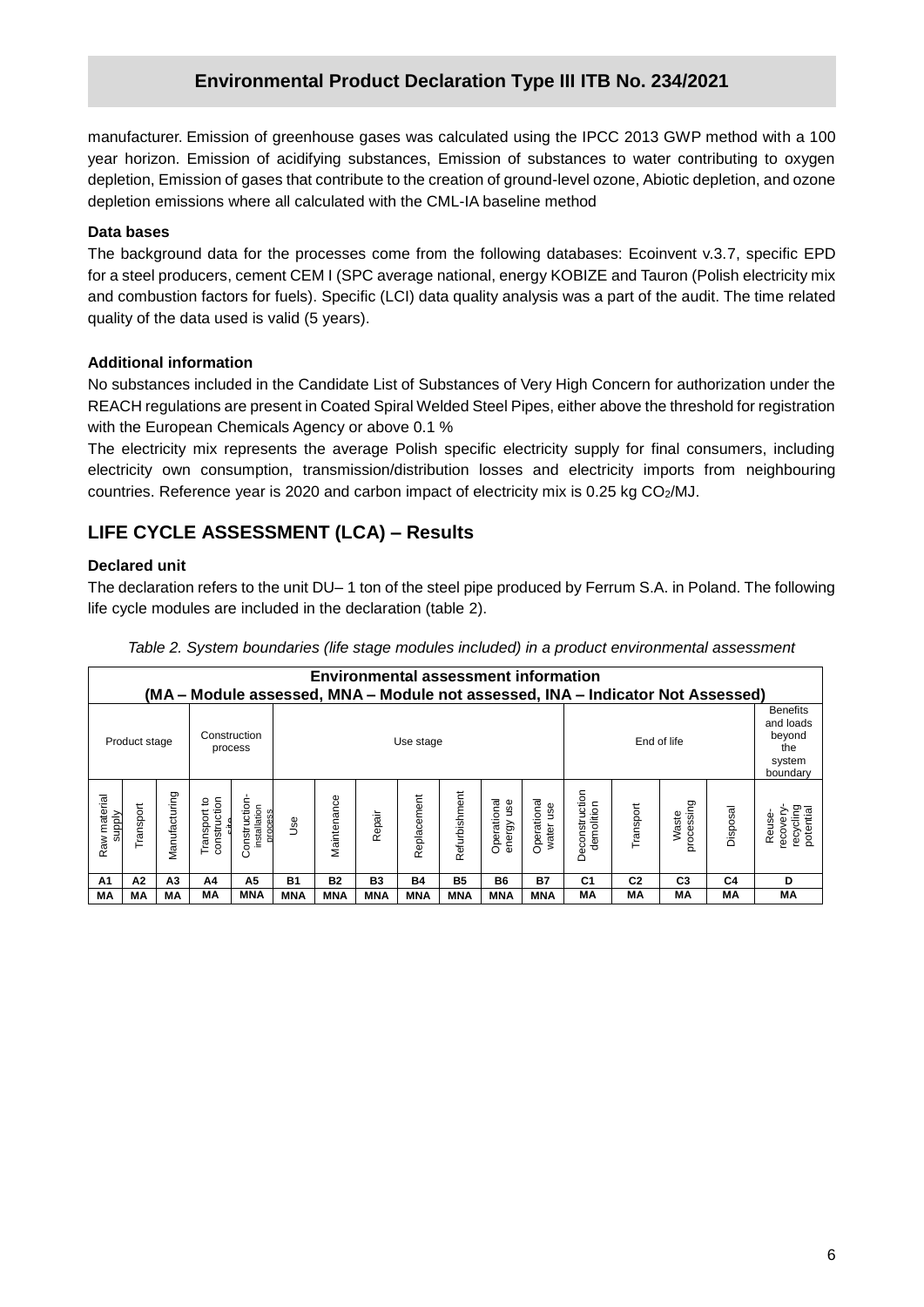| Environmental impacts: (DU) 1 Mg                                                                                                                       |                                       |                          |                              |                      |                              |                              |                              |                          |                              |                               |  |
|--------------------------------------------------------------------------------------------------------------------------------------------------------|---------------------------------------|--------------------------|------------------------------|----------------------|------------------------------|------------------------------|------------------------------|--------------------------|------------------------------|-------------------------------|--|
| Indicator                                                                                                                                              | Unit                                  | A1                       | Α2                           | А3                   | Α4                           | C <sub>1</sub>               | C <sub>2</sub>               | C <sub>3</sub>           | C4                           | D                             |  |
| Global warming potential                                                                                                                               | kgCO <sub>2</sub>                     | 1.58E+03                 | 1.64E+01                     | 6.59E+01             | 8.31E+01                     | 1.99E+01                     | 5.19E+00                     | 4.38E+00                 | 5.29E-02                     | $-6.81E+02$                   |  |
| Depletion potential of the<br>stratospheric ozone layer                                                                                                | kg CFC<br>11                          | 6.82E-06                 | $0.00E + 00$                 | 7.24E-06             | $0.00E + 00$                 | 5.89E-06                     | $0.00E + 00$                 | 1.06E-08                 | 1.90E-08                     | $-2.93E-06$                   |  |
| Acidification potential of<br>soil and water                                                                                                           | kg SO <sub>2</sub>                    | 3.28E+00                 | 1.26E-01                     | 2.04E-01             | 6.38E-01                     | $1.54E + 05$                 | 3.99E-02                     | 1.59E-02                 | 4.59E-04                     | $-1.41E + 00$                 |  |
| Formation potential<br>of<br>tropospheric ozone                                                                                                        | kg<br>Ethene                          | 5.74E-01                 | 8.48E-03                     | 2.09E-01             | 4.29E-02                     | 1.64E-02                     | 2.68E-03                     | 1.12E-03                 | 3.68E-05                     | $-2.47E-01$                   |  |
| Eutrophication potential                                                                                                                               | kg<br>(PO <sub>4</sub> ) <sup>3</sup> | 4.20E-01                 | 2.23E-02                     | 8.31E-03             | 1.13E-01                     | 3.58E-02                     | 7.06E-03                     | 1.97E-03                 | 8.43E-05                     | $-1.80E - 01$                 |  |
| Abiotic depletion potential<br>(ADP-elements) for non-<br>fossil resources                                                                             | kg Sb                                 | 5.51E-01                 | $0.00E + 00$                 | 6.27E-01             | $0.00E + 00$                 | 2.25E-01                     | $0.00E + 00$                 | 2.03E-06                 | 7.72E-04                     | $-2.37E-01$                   |  |
| Abiotic depletion potential<br>(ADP-fossil fuels) for fossil<br>resources                                                                              | MJ                                    | 1.45E+04                 | 2.24E+02                     | 7.47E+02             | 1.13E+03                     | 4.99E+02                     | 7.09E+01                     | 4.90E+01                 | $0.00E + 00$                 | $-6.22E + 03$                 |  |
| Environmental aspects: (DU) 1 Mg                                                                                                                       |                                       |                          |                              |                      |                              |                              |                              |                          |                              |                               |  |
| Indicator                                                                                                                                              | Unit                                  | Α1                       | Α2                           | A3                   | A4                           | C <sub>1</sub>               | C2                           | C <sub>3</sub>           | C4                           | D                             |  |
| Use of renewable primary<br>excluding<br>energy<br>renewable primary energy<br>resources used as raw<br>materials                                      | MJ                                    | <b>INA</b>               | <b>INA</b>                   | INA                  | INA                          | <b>INA</b>                   | <b>INA</b>                   | INA                      | INA                          | <b>INA</b>                    |  |
| Use of renewable primary<br>energy resources used as<br>raw materials                                                                                  | MJ                                    | <b>INA</b>               | INA                          | <b>INA</b>           | INA                          | <b>INA</b>                   | INA                          | <b>INA</b>               | <b>INA</b>                   | INA                           |  |
| Total use of renewable<br>primary energy resources<br>(primary<br>energy<br>and<br>primary energy resources<br>used as raw materials)                  | MJ                                    | 1.19E+03                 | 2.24E+00                     | 3.08E+01             | 1.13E+01                     | 2.75E+00                     | 7.09E-01                     | 2.29E+01                 | 3.53E-02                     | $-5.10E + 02$                 |  |
| Use of non-renewable<br>primary energy excluding<br>non-renewable<br>primary<br>energy resources used as<br>raw materials                              | MJ                                    | <b>INA</b>               | <b>INA</b>                   | <b>INA</b>           | INA                          | <b>INA</b>                   | INA                          | <b>INA</b>               | INA                          | <b>INA</b>                    |  |
| of non-renewable<br>Use<br>primary energy resources<br>used as raw materials                                                                           | MJ                                    | INA                      | <b>INA</b>                   | <b>INA</b>           | INA                          | INA                          | INA                          | INA                      | <b>INA</b>                   | <b>INA</b>                    |  |
| Total<br>use<br>of<br>non-<br>renewable primary energy<br>resources (primary energy<br>and<br>primary<br>energy<br>resources used as raw<br>materials) | MJ                                    | 1.05E+04                 | 2.35E+02                     | 6.56E+02             | 1.19E+03                     | $5.04E + 02$                 | 7.44E+01                     | 7.38E+01                 | 1.70E+00                     | $-4.50E + 03$                 |  |
| Use of secondary material                                                                                                                              | kg                                    | $4.31E + 02$             | $0.00E + 00$                 | $0.00E + 00$         | $0.00E + 00$                 | $0.00E + 00$                 | $0.00E + 00$                 | $0.00E + 00$             | $0.00E + 00$                 | $-1.85E + 02$                 |  |
| Use<br>of<br>renewable<br>secondary fuels                                                                                                              | MJ                                    | 1.15E+00                 | 1.18E+01                     | $0.00E + 00$         | 5.96E+01                     | $0.00E + 00$                 | 3.72E+00                     | 1.62E-22                 | $0.00E + 00$                 | $-4.94E - 01$                 |  |
| Use<br>of<br>non-renewable<br>secondary fuels                                                                                                          | MJ                                    | 2.08E+00                 | $0.00E + 00$                 | 3.64E-03             | $0.00E + 00$                 | $0.00E + 00$                 | $0.00E + 00$                 | 1.90E-21                 | $0.00E + 00$                 | $-8.94E - 01$                 |  |
| Net use of fresh water                                                                                                                                 | m <sup>3</sup>                        | 6.89E+01                 | 2.40E-03                     | 3.10E-01             | 1.21E-02                     | 1.70E-01                     | 7.59E-04                     | 3.14E-02                 | $0.00E + 00$                 | $-2.96E + 01$                 |  |
| Other environmental information describing waste categories: (DU) 1 Mg                                                                                 |                                       |                          |                              |                      |                              |                              |                              |                          |                              |                               |  |
| Indicator<br>Hazardous<br>waste                                                                                                                        | Unit                                  | Α1                       | А2                           | А3                   | Α4                           | C1                           | C <sub>2</sub>               | C <sub>3</sub>           | C4                           | D                             |  |
| disposed<br>Non-hazardous<br>waste                                                                                                                     | kg                                    | 2.12E+00                 | 8.63E-03                     | 2.25E-01             | 4.37E-02                     | 2.12E-04                     | 2.73E-03                     | 9.42E-07                 | 1.09E-06                     | $-9.12E - 01$                 |  |
| disposed<br>Radioactive                                                                                                                                | kg                                    | $3.01E + 01$             | 1.02E+01                     | 4.99E+00             | 5.18E+01                     | 1.05E+00                     | 3.24E+00                     | $6.01E + 01$             | 1.00E+01                     | $-1.30E + 01$                 |  |
| waste<br>disposed                                                                                                                                      | kg                                    | 2.70E-01                 | $0.00E + 00$                 | $0.00E + 00$         | $0.00E + 00$                 | 3.30E-03                     | $0.00E + 00$                 | 9.47E-03                 | 1.07E-05                     | $-1.16E - 01$                 |  |
| Components for re-use                                                                                                                                  | kg                                    | 1.18E-03                 | $0.00E + 00$                 | $0.00E + 00$         | $0.00E + 00$                 | $0.00E + 00$                 | $0.00E + 00$                 | 1.10E+02                 | $0.00E + 00$                 | $-5.07E - 04$                 |  |
| Materials for recycling<br>Materials<br>for<br>energy                                                                                                  | kg<br>kg                              | 2.64E+01<br>$0.00E + 00$ | $0.00E + 00$<br>$0.00E + 00$ | 7.40E+01<br>1.00E+00 | $0.00E + 00$<br>$0.00E + 00$ | $0.00E + 00$<br>$0.00E + 00$ | $0.00E + 00$<br>$0.00E + 00$ | 1.83E+02<br>$0.00E + 00$ | $0.00E + 00$<br>$0.00E + 00$ | $-1.14E + 01$<br>$0.00E + 00$ |  |
| recover                                                                                                                                                |                                       |                          |                              |                      |                              |                              |                              |                          |                              |                               |  |
| Exported energy                                                                                                                                        | MJ                                    | $0.00E + 00$             | $0.00E + 00$                 | $0.00E + 00$         | $0.00E + 00$                 | $0.00E + 00$                 | $0.00E + 00$                 | $0.00E + 00$             | $0.00E + 00$                 | $0.00E + 00$                  |  |

### *Table 3. Environmental product characteristic – helically welded steel pipes SAWH*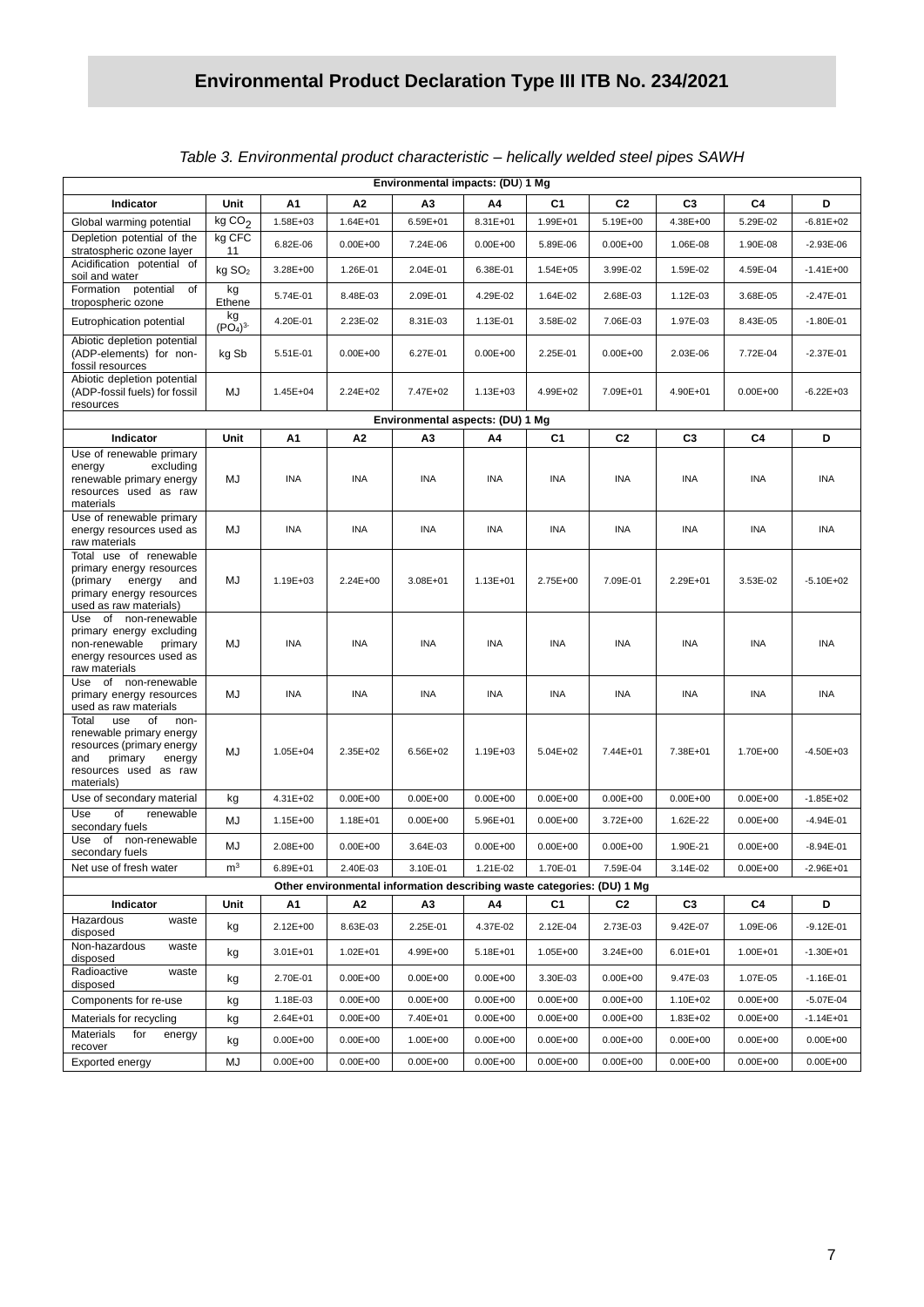| Table 4. Environmental product characteristic - steel pipes welded along SAWL |  |  |
|-------------------------------------------------------------------------------|--|--|
|                                                                               |  |  |

| Environmental impacts: (DU) 1 Mg                                                                                                                       |                                       |                          |                              |                                                                        |                              |                              |                              |                          |                              |                               |
|--------------------------------------------------------------------------------------------------------------------------------------------------------|---------------------------------------|--------------------------|------------------------------|------------------------------------------------------------------------|------------------------------|------------------------------|------------------------------|--------------------------|------------------------------|-------------------------------|
| Indicator                                                                                                                                              | Unit                                  | Α1                       | A2                           | A3                                                                     | A4                           | C1                           | C <sub>2</sub>               | C <sub>3</sub>           | C <sub>4</sub>               | D                             |
| Global warming potential                                                                                                                               | kgCO <sub>2</sub>                     | 1.58E+03                 | $1.64E + 01$                 | 5.56E+01                                                               | 8.31E+01                     | 1.99E+01                     | 5.19E+00                     | 4.38E+00                 | 5.29E-02                     | $-6.81E + 02$                 |
| Depletion potential of the<br>stratospheric ozone layer                                                                                                | kg CFC<br>11                          | 6.82E-06                 | $0.00E + 00$                 | 7.09E-06                                                               | $0.00E + 00$                 | 5.89E-06                     | $0.00E + 00$                 | 1.06E-08                 | 1.90E-08                     | $-2.93E-06$                   |
| Acidification potential of<br>soil and water                                                                                                           | kg SO <sub>2</sub>                    | 3.28E+00                 | 1.26E-01                     | 1.71E-01                                                               | 6.38E-01                     | 1.54E+05                     | 3.99E-02                     | 1.59E-02                 | 4.59E-04                     | $-1.41E + 00$                 |
| Formation potential<br>of<br>tropospheric ozone                                                                                                        | kg<br>Ethene                          | 5.74E-01                 | 8.48E-03                     | 1.68E-01                                                               | 4.29E-02                     | 1.64E-02                     | 2.68E-03                     | 1.12E-03                 | 3.68E-05                     | $-2.47E-01$                   |
| Eutrophication potential                                                                                                                               | kg<br>(PO <sub>4</sub> ) <sup>3</sup> | 4.20E-01                 | 2.23E-02                     | 7.35E-03                                                               | 1.13E-01                     | 3.58E-02                     | 7.06E-03                     | 1.97E-03                 | 8.43E-05                     | $-1.80E - 01$                 |
| Abiotic depletion potential<br>(ADP-elements) for non-<br>fossil resources                                                                             | kg Sb                                 | 5.51E-01                 | $0.00E + 00$                 | 5.25E-01                                                               | $0.00E + 00$                 | 2.25E-01                     | $0.00E + 00$                 | 2.03E-06                 | 7.72E-04                     | $-2.37E-01$                   |
| Abiotic depletion potential<br>(ADP-fossil fuels) for fossil<br>resources                                                                              | MJ                                    | 1.45E+04                 | 2.24E+02                     | $6.45E + 02$                                                           | 1.13E+03                     | 4.99E+02                     | 7.09E+01                     | 4.90E+01                 | $0.00E + 00$                 | $-6.22E + 03$                 |
| Environmental aspects: (DU) 1 Mg                                                                                                                       |                                       |                          |                              |                                                                        |                              |                              |                              |                          |                              |                               |
| Indicator                                                                                                                                              | Unit                                  | A1                       | А2                           | А3                                                                     | A4                           | C1                           | C <sub>2</sub>               | C <sub>3</sub>           | C4                           | D                             |
| Use of renewable primary<br>excluding<br>energy<br>renewable primary energy<br>resources used as raw<br>materials                                      | MJ                                    | <b>INA</b>               | INA                          | <b>INA</b>                                                             | <b>INA</b>                   | <b>INA</b>                   | <b>INA</b>                   | <b>INA</b>               | <b>INA</b>                   | <b>INA</b>                    |
| Use of renewable primary<br>energy resources used as<br>raw materials                                                                                  | MJ                                    | <b>INA</b>               | <b>INA</b>                   | INA                                                                    | <b>INA</b>                   | <b>INA</b>                   | INA                          | <b>INA</b>               | INA                          | <b>INA</b>                    |
| Total use of renewable<br>primary energy resources<br>(primary energy<br>and<br>primary energy resources<br>used as raw materials)                     | MJ                                    | $1.19E + 03$             | $2.24E + 00$                 | 2.46E+01                                                               | $1.13E + 01$                 | 2.75E+00                     | 7.09E-01                     | 2.29E+01                 | 3.53E-02                     | $-5.10E + 02$                 |
| Use of non-renewable<br>primary energy excluding<br>non-renewable<br>primary<br>energy resources used as<br>raw materials                              | MJ                                    | <b>INA</b>               | INA                          | INA                                                                    | INA                          | <b>INA</b>                   | INA                          | INA                      | <b>INA</b>                   | <b>INA</b>                    |
| Use of non-renewable<br>primary energy resources<br>used as raw materials                                                                              | MJ                                    | INA                      | INA                          | <b>INA</b>                                                             | <b>INA</b>                   | <b>INA</b>                   | <b>INA</b>                   | <b>INA</b>               | <b>INA</b>                   | <b>INA</b>                    |
| Total<br>use<br>of<br>non-<br>renewable primary energy<br>resources (primary energy<br>and<br>primary<br>energy<br>resources used as raw<br>materials) | MJ                                    | 1.05E+04                 | 2.35E+02                     | 5.25E+02                                                               | 1.19E+03                     | 5.04E+02                     | 7.44E+01                     | 7.38E+01                 | 1.70E+00                     | $-4.50E + 03$                 |
| Use of secondary material                                                                                                                              | kg                                    | 4.31E+02                 | $0.00E + 00$                 | $0.00E + 00$                                                           | $0.00E + 00$                 | $0.00E + 00$                 | $0.00E + 00$                 | $0.00E + 00$             | $0.00E + 00$                 | $-1.85E + 02$                 |
| Use<br>of<br>renewable<br>secondary fuels                                                                                                              | MJ                                    | 1.15E+00                 | 1.18E+01                     | $0.00E + 00$                                                           | 5.96E+01                     | $0.00E + 00$                 | 3.72E+00                     | 1.62E-22                 | $0.00E + 00$                 | $-4.94E - 01$                 |
| Use<br>of non-renewable<br>secondary fuels                                                                                                             | MJ                                    | 2.08E+00                 | $0.00E + 00$                 | 3.64E-03                                                               | $0.00E + 00$                 | $0.00E + 00$                 | $0.00E + 00$                 | 1.90E-21                 | $0.00E + 00$                 | $-8.94E - 01$                 |
| Net use of fresh water                                                                                                                                 | $\mathsf{m}^3$                        | 6.89E+01                 | 2.40E-03                     | 3.08E-01                                                               | 1.21E-02                     | 1.70E-01                     | 7.59E-04                     | 3.14E-02                 | $0.00E + 00$                 | $-2.96E + 01$                 |
|                                                                                                                                                        |                                       |                          |                              | Other environmental information describing waste categories: (DU) 1 Mg |                              |                              |                              |                          |                              | D                             |
| Indicator<br>Hazardous<br>waste                                                                                                                        | Unit                                  | А1                       | Α2                           | А3                                                                     | Α4                           | C1                           | C <sub>2</sub>               | C3                       | C4                           |                               |
| disposed<br>Non-hazardous<br>waste                                                                                                                     | kg                                    | 2.12E+00                 | 8.63E-03                     | 2.17E-01                                                               | 4.37E-02                     | 2.12E-04                     | 2.73E-03                     | 9.42E-07                 | 1.09E-06                     | $-9.12E - 01$                 |
| disposed<br>Radioactive<br>waste                                                                                                                       | kg                                    | $3.01E + 01$             | $1.02E + 01$                 | 4.19E+00                                                               | 5.18E+01                     | 1.05E+00                     | $3.24E + 00$                 | $6.01E + 01$             | 1.00E+01                     | $-1.30E + 01$                 |
| disposed                                                                                                                                               | kg                                    | 2.70E-01                 | $0.00E + 00$                 | $0.00E + 00$                                                           | $0.00E + 00$                 | 3.30E-03                     | $0.00E + 00$                 | 9.47E-03                 | 1.07E-05                     | $-1.16E - 01$                 |
| Components for re-use                                                                                                                                  | kg                                    | 1.18E-03                 | $0.00E + 00$                 | $0.00E + 00$                                                           | $0.00E + 00$                 | $0.00E + 00$                 | $0.00E + 00$                 | 1.10E+02                 | $0.00E + 00$                 | $-5.07E - 04$                 |
| Materials for recycling<br>Materials<br>for<br>energy                                                                                                  | kg<br>kg                              | 2.64E+01<br>$0.00E + 00$ | $0.00E + 00$<br>$0.00E + 00$ | 7.40E+01<br>1.00E+00                                                   | $0.00E + 00$<br>$0.00E + 00$ | $0.00E + 00$<br>$0.00E + 00$ | $0.00E + 00$<br>$0.00E + 00$ | 1.83E+02<br>$0.00E + 00$ | $0.00E + 00$<br>$0.00E + 00$ | $-1.14E + 01$<br>$0.00E + 00$ |
| recover<br>Exported energy                                                                                                                             | MJ                                    | $0.00E + 00$             | $0.00E + 00$                 | $0.00E + 00$                                                           | $0.00E + 00$                 | $0.00E + 00$                 | $0.00E + 00$                 | $0.00E + 00$             | $0.00E + 00$                 | $0.00E + 00$                  |
|                                                                                                                                                        |                                       |                          |                              |                                                                        |                              |                              |                              |                          |                              |                               |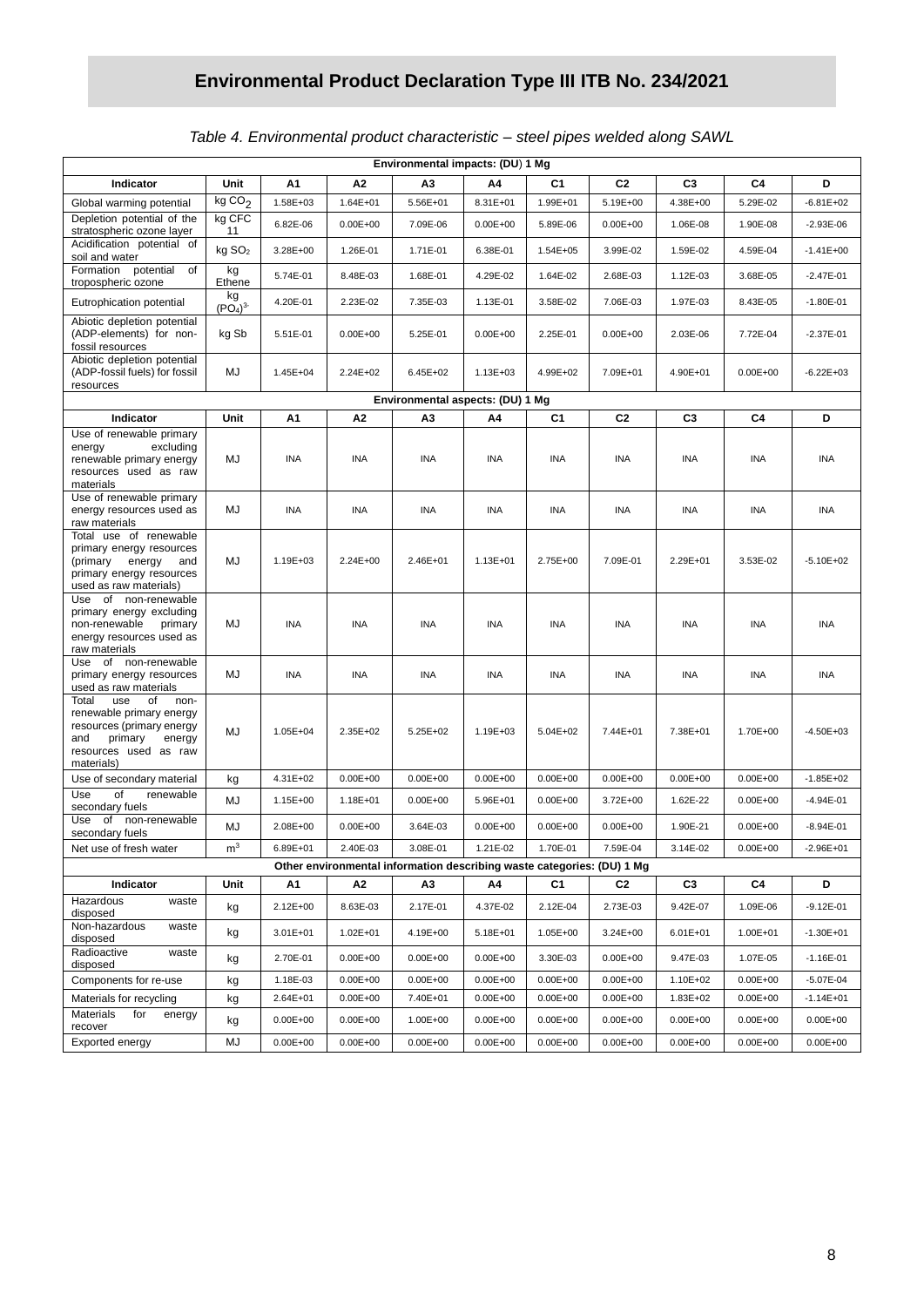### *Table 5. Environmental product characteristic – HFW (HFI) high frequency welded steel pipes*

| Environmental impacts: (DU) 1 Mg                                                                                                                       |                                       |              |              |                                                                        |              |              |                |                |              |               |
|--------------------------------------------------------------------------------------------------------------------------------------------------------|---------------------------------------|--------------|--------------|------------------------------------------------------------------------|--------------|--------------|----------------|----------------|--------------|---------------|
| Indicator                                                                                                                                              | Unit                                  | Α1           | Α2           | A3                                                                     | Α4           | C1           | C <sub>2</sub> | C <sub>3</sub> | C4           | D             |
| Global warming potential                                                                                                                               | kgCO <sub>2</sub>                     | 1.58E+03     | 1.64E+01     | 1.48E+02                                                               | 8.31E+01     | 1.99E+01     | 5.19E+00       | 4.38E+00       | 5.29E-02     | $-6.81E + 02$ |
| Depletion potential of the<br>stratospheric ozone layer                                                                                                | kg CFC<br>11                          | 6.82E-06     | $0.00E + 00$ | 8.47E-06                                                               | $0.00E + 00$ | 5.89E-06     | $0.00E + 00$   | 1.06E-08       | 1.90E-08     | -2.93E-06     |
| Acidification potential of<br>soil and water                                                                                                           | kg SO <sub>2</sub>                    | 3.28E+00     | 1.26E-01     | 4.67E-01                                                               | 6.38E-01     | $1.54E + 05$ | 3.99E-02       | 1.59E-02       | 4.59E-04     | $-1.41E+00$   |
| Formation potential of<br>tropospheric ozone                                                                                                           | kg<br>Ethene                          | 5.74E-01     | 8.48E-03     | 5.37E-01                                                               | 4.29E-02     | 1.64E-02     | 2.68E-03       | 1.12E-03       | 3.68E-05     | $-2.47E-01$   |
| Eutrophication potential                                                                                                                               | kg<br>(PO <sub>4</sub> ) <sup>3</sup> | 4.20E-01     | 2.23E-02     | 1.60E-02                                                               | 1.13E-01     | 3.58E-02     | 7.06E-03       | 1.97E-03       | 8.43E-05     | $-1.80E - 01$ |
| Abiotic depletion potential<br>(ADP-elements) for non-<br>fossil resources                                                                             | kg Sb                                 | 5.51E-01     | $0.00E + 00$ | 1.45E+00                                                               | $0.00E + 00$ | 2.25E-01     | $0.00E + 00$   | 2.03E-06       | 7.72E-04     | $-2.37E-01$   |
| Abiotic depletion potential<br>(ADP-fossil fuels) for fossil<br>resources                                                                              | MJ                                    | 1.45E+04     | 2.24E+02     | 1.57E+03                                                               | 1.13E+03     | 4.99E+02     | 7.09E+01       | 4.90E+01       | $0.00E + 00$ | $-6.22E + 03$ |
| Environmental aspects: (DU) 1 Mg                                                                                                                       |                                       |              |              |                                                                        |              |              |                |                |              |               |
| Indicator                                                                                                                                              | Unit                                  | A1           | А2           | А3                                                                     | Α4           | C1           | C <sub>2</sub> | C <sub>3</sub> | C4           | D             |
| Use of renewable primary<br>excluding<br>energy<br>renewable primary energy<br>resources used as raw<br>materials                                      | MJ                                    | INA          | INA          | <b>INA</b>                                                             | <b>INA</b>   | <b>INA</b>   | <b>INA</b>     | <b>INA</b>     | <b>INA</b>   | <b>INA</b>    |
| Use of renewable primary<br>energy resources used as<br>raw materials                                                                                  | MJ                                    | INA          | INA          | <b>INA</b>                                                             | INA          | <b>INA</b>   | <b>INA</b>     | <b>INA</b>     | <b>INA</b>   | <b>INA</b>    |
| Total use of renewable<br>primary energy resources<br>(primary energy<br>and<br>primary energy resources<br>used as raw materials)                     | MJ                                    | 1.19E+03     | $2.24E + 00$ | 8.00E+01                                                               | $1.13E + 01$ | 2.75E+00     | 7.09E-01       | 2.29E+01       | 3.53E-02     | $-5.10E + 02$ |
| Use of non-renewable<br>primary energy excluding<br>non-renewable<br>primary<br>energy resources used as<br>raw materials                              | MJ                                    | <b>INA</b>   | INA          | <b>INA</b>                                                             | <b>INA</b>   | <b>INA</b>   | <b>INA</b>     | <b>INA</b>     | <b>INA</b>   | <b>INA</b>    |
| Use of non-renewable<br>primary energy resources<br>used as raw materials                                                                              | MJ                                    | INA          | INA          | <b>INA</b>                                                             | INA          | <b>INA</b>   | <b>INA</b>     | <b>INA</b>     | <b>INA</b>   | <b>INA</b>    |
| Total<br>use<br>of<br>non-<br>renewable primary energy<br>resources (primary energy<br>and<br>primary<br>energy<br>resources used as raw<br>materials) | MJ                                    | $1.05E + 04$ | 2.35E+02     | $1.71E + 03$                                                           | 1.19E+03     | $5.04E + 02$ | 7.44E+01       | 7.38E+01       | 1.70E+00     | $-4.50E + 03$ |
| Use of secondary material                                                                                                                              | kg                                    | $4.31E + 02$ | $0.00E + 00$ | $0.00E + 00$                                                           | $0.00E + 00$ | $0.00E + 00$ | $0.00E + 00$   | $0.00E + 00$   | $0.00E + 00$ | $-1.85E + 02$ |
| Use<br>of<br>renewable<br>secondary fuels                                                                                                              | MJ                                    | 1.15E+00     | 1.18E+01     | $0.00E + 00$                                                           | 5.96E+01     | $0.00E + 00$ | 3.72E+00       | 1.62E-22       | $0.00E + 00$ | $-4.94E-01$   |
| of non-renewable<br>Use<br>secondary fuels                                                                                                             | MJ                                    | 2.08E+00     | $0.00E + 00$ | 3.64E-03                                                               | $0.00E + 00$ | $0.00E + 00$ | $0.00E + 00$   | 1.90E-21       | $0.00E + 00$ | $-8.94E - 01$ |
| Net use of fresh water                                                                                                                                 | $\mathsf{m}^3$                        | 6.89E+01     | 2.40E-03     | 3.27E-01                                                               | 1.21E-02     | 1.70E-01     | 7.59E-04       | 3.14E-02       | $0.00E + 00$ | $-2.96E + 01$ |
|                                                                                                                                                        |                                       |              |              | Other environmental information describing waste categories: (DU) 1 Mg |              |              |                |                |              |               |
| Indicator<br>Hazardous<br>waste                                                                                                                        | Unit                                  | А1           | А2           | А3                                                                     | Α4           | C1           | C <sub>2</sub> | C <sub>3</sub> | C4           | D             |
| disposed<br>Non-hazardous                                                                                                                              | kg                                    | 2.12E+00     | 8.63E-03     | 2.89E-01                                                               | 4.37E-02     | 2.12E-04     | 2.73E-03       | 9.42E-07       | 1.09E-06     | -9.12E-01     |
| waste<br>disposed                                                                                                                                      | kg                                    | $3.01E + 01$ | 1.02E+01     | $1.14E + 01$                                                           | 5.18E+01     | 1.05E+00     | 3.24E+00       | $6.01E + 01$   | 1.00E+01     | $-1.30E + 01$ |
| Radioactive<br>waste<br>disposed                                                                                                                       | kg                                    | 2.70E-01     | $0.00E + 00$ | $0.00E + 00$                                                           | $0.00E + 00$ | 3.30E-03     | $0.00E + 00$   | 9.47E-03       | 1.07E-05     | $-1.16E - 01$ |
| Components for re-use                                                                                                                                  | kg                                    | 1.18E-03     | $0.00E + 00$ | $0.00E + 00$                                                           | $0.00E + 00$ | $0.00E + 00$ | $0.00E + 00$   | 1.10E+02       | $0.00E + 00$ | -5.07E-04     |
| Materials for recycling<br>Materials<br>for<br>energy                                                                                                  | kg                                    | 2.64E+01     | $0.00E + 00$ | 7.40E+01                                                               | $0.00E + 00$ | $0.00E + 00$ | $0.00E + 00$   | 1.83E+02       | $0.00E + 00$ | $-1.14E + 01$ |
| recover                                                                                                                                                | kg                                    | $0.00E + 00$ | $0.00E + 00$ | 1.00E+00                                                               | $0.00E + 00$ | $0.00E + 00$ | $0.00E + 00$   | $0.00E + 00$   | $0.00E + 00$ | $0.00E + 00$  |
| Exported energy                                                                                                                                        | MJ                                    | $0.00E + 00$ | $0.00E + 00$ | $0.00E + 00$                                                           | $0.00E + 00$ | $0.00E + 00$ | $0.00E + 00$   | $0.00E + 00$   | $0.00E + 00$ | $0.00E + 00$  |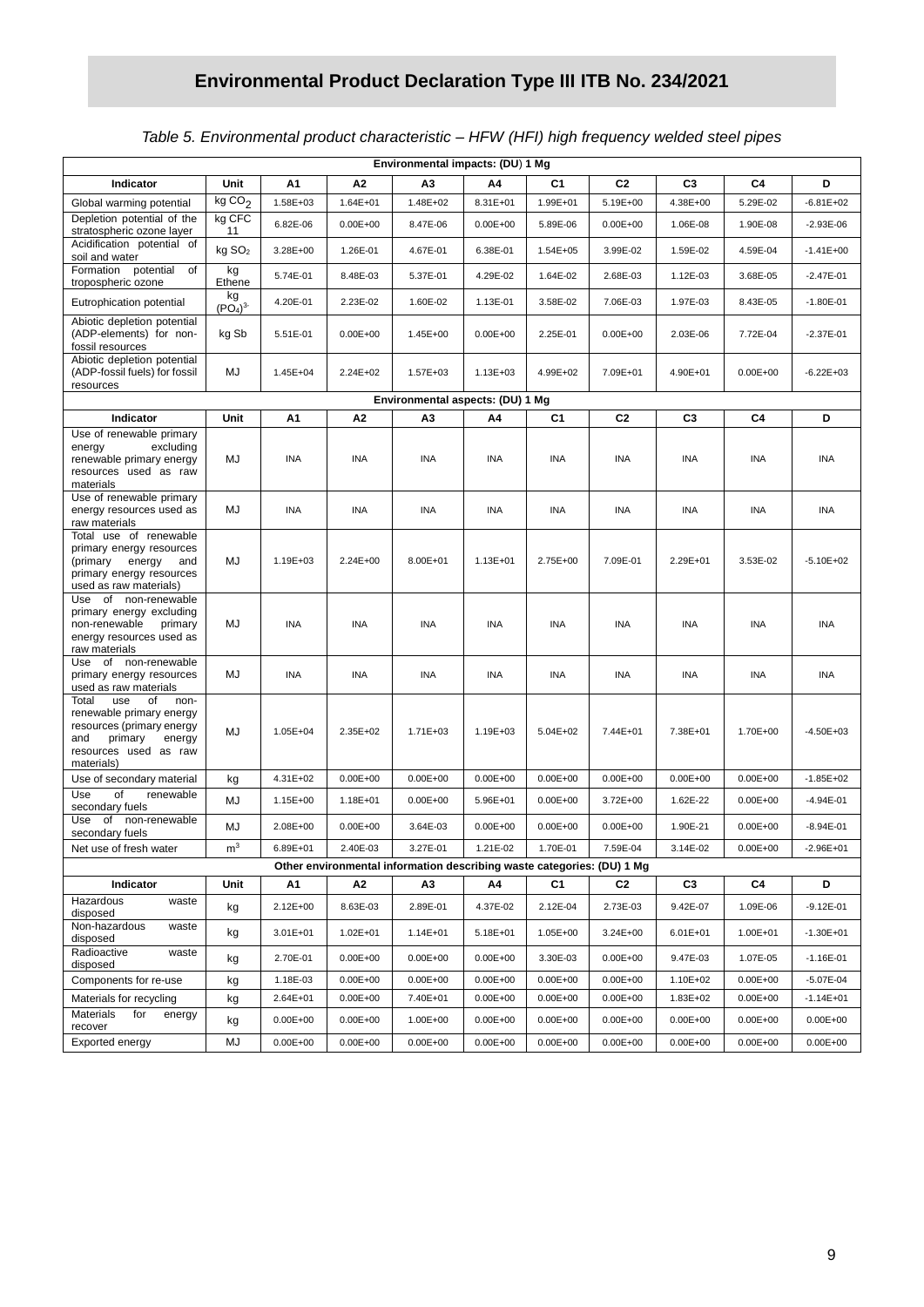| Environmental impacts: (DU) 1 Mg                                                                                                                       |                                       |                          |                              |                                                                       |                              |                              |                              |                          |                              |                               |
|--------------------------------------------------------------------------------------------------------------------------------------------------------|---------------------------------------|--------------------------|------------------------------|-----------------------------------------------------------------------|------------------------------|------------------------------|------------------------------|--------------------------|------------------------------|-------------------------------|
| Indicator                                                                                                                                              | Unit                                  | Α1                       | A2                           | АЗ                                                                    | Α4                           | C1                           | C <sub>2</sub>               | C <sub>3</sub>           | C4                           | D                             |
| Global warming potential                                                                                                                               | kgCO <sub>2</sub>                     | 1.58E+03                 | 1.64E+01                     | 1.03E+02                                                              | 8.31E+01                     | 1.99E+01                     | 5.19E+00                     | 4.38E+00                 | 5.29E-02                     | $-6.81E+02$                   |
| Depletion potential of the<br>stratospheric ozone layer                                                                                                | kg CFC<br>11                          | 6.82E-06                 | $0.00E + 00$                 | 1.54E-06                                                              | $0.00E + 00$                 | 5.89E-06                     | $0.00E + 00$                 | 1.06E-08                 | 1.90E-08                     | $-2.93E-06$                   |
| Acidification potential of<br>soil and water                                                                                                           | kg SO <sub>2</sub>                    | 3.28E+00                 | 1.26E-01                     | 3.28E-01                                                              | 6.38E-01                     | $1.54E + 05$                 | 3.99E-02                     | 1.59E-02                 | 4.59E-04                     | $-1.41E + 00$                 |
| Formation potential<br>of<br>tropospheric ozone                                                                                                        | kg<br>Ethene                          | 5.74E-01                 | 8.48E-03                     | 4.10E-01                                                              | 4.29E-02                     | 1.64E-02                     | 2.68E-03                     | 1.12E-03                 | 3.68E-05                     | $-2.47E-01$                   |
| Eutrophication potential                                                                                                                               | kg<br>(PO <sub>4</sub> ) <sup>3</sup> | 4.20E-01                 | 2.23E-02                     | 9.59E-03                                                              | 1.13E-01                     | 3.58E-02                     | 7.06E-03                     | 1.97E-03                 | 8.43E-05                     | $-1.80E - 01$                 |
| Abiotic depletion potential<br>(ADP-elements) for non-<br>fossil resources                                                                             | kg Sb                                 | 5.51E-01                 | $0.00E + 00$                 | 1.03E+00                                                              | $0.00E + 00$                 | 2.25E-01                     | $0.00E + 00$                 | 2.03E-06                 | 7.72E-04                     | $-2.37E-01$                   |
| Abiotic depletion potential<br>(ADP-fossil fuels) for fossil<br>resources                                                                              | MJ                                    | 1.45E+04                 | 2.24E+02                     | $1.03E + 03$                                                          | $1.13E + 03$                 | 4.99E+02                     | 7.09E+01                     | 4.90E+01                 | $0.00E + 00$                 | $-6.22E + 03$                 |
| Environmental aspects: (DU) 1Mg                                                                                                                        |                                       |                          |                              |                                                                       |                              |                              |                              |                          |                              |                               |
| Indicator                                                                                                                                              | Unit                                  | Α1                       | A <sub>2</sub>               | A3                                                                    | Α4                           | C <sub>1</sub>               | C <sub>2</sub>               | C <sub>3</sub>           | C4                           | D                             |
| Use of renewable primary<br>energy<br>excluding<br>renewable primary energy<br>resources used as raw<br>materials                                      | MJ                                    | <b>INA</b>               | <b>INA</b>                   | <b>INA</b>                                                            | <b>INA</b>                   | INA                          | <b>INA</b>                   | <b>INA</b>               | <b>INA</b>                   | <b>INA</b>                    |
| Use of renewable primary<br>energy resources used as<br>raw materials                                                                                  | MJ                                    | INA                      | <b>INA</b>                   | <b>INA</b>                                                            | INA                          | <b>INA</b>                   | INA                          | INA                      | INA                          | INA                           |
| Total use of renewable<br>primary energy resources<br>(primary energy<br>and<br>primary energy resources<br>used as raw materials)                     | MJ                                    | 1.19E+03                 | $2.24E + 00$                 | $6.15E + 01$                                                          | 1.13E+01                     | 2.75E+00                     | 7.09E-01                     | 2.29E+01                 | 3.53E-02                     | $-5.10E + 02$                 |
| Use of non-renewable<br>primary energy excluding<br>non-renewable<br>primary<br>energy resources used as<br>raw materials                              | MJ                                    | <b>INA</b>               | <b>INA</b>                   | <b>INA</b>                                                            | <b>INA</b>                   | INA                          | <b>INA</b>                   | <b>INA</b>               | <b>INA</b>                   | <b>INA</b>                    |
| non-renewable<br>Use<br>of<br>primary energy resources<br>used as raw materials                                                                        | MJ                                    | INA                      | <b>INA</b>                   | INA                                                                   | INA                          | INA                          | INA                          | INA                      | INA                          | <b>INA</b>                    |
| of<br>Total<br>use<br>non-<br>renewable primary energy<br>resources (primary energy<br>and<br>primary<br>energy<br>resources used as raw<br>materials) | MJ                                    | $1.05E + 04$             | 2.35E+02                     | 1.31E+03                                                              | 1.19E+03                     | 5.04E+02                     | 7.44E+01                     | 7.38E+01                 | 1.70E+00                     | $-4.50E + 03$                 |
| Use of secondary material                                                                                                                              | kg                                    | 4.31E+02                 | $0.00E + 00$                 | $0.00E + 00$                                                          | $0.00E + 00$                 | $0.00E + 00$                 | $0.00E + 00$                 | $0.00E + 00$             | $0.00E + 00$                 | $-1.85E + 02$                 |
| Use<br>of<br>renewable<br>secondary fuels                                                                                                              | MJ                                    | 1.15E+00                 | 1.18E+01                     | $0.00E + 00$                                                          | 5.96E+01                     | $0.00E + 00$                 | 3.72E+00                     | 1.62E-22                 | $0.00E + 00$                 | $-4.94E - 01$                 |
| non-renewable<br>Use<br>of<br>secondary fuels                                                                                                          | MJ                                    | 2.08E+00                 | $0.00E + 00$                 | $0.00E + 00$                                                          | $0.00E + 00$                 | $0.00E + 00$                 | $0.00E + 00$                 | 1.90E-21                 | $0.00E + 00$                 | $-8.94E - 01$                 |
| Net use of fresh water                                                                                                                                 | $\mathsf{m}^3$                        | 6.89E+01                 | 2.40E-03                     | 2.05E-02                                                              | 1.21E-02                     | 1.70E-01                     | 7.59E-04                     | 3.14E-02                 | $0.00E + 00$                 | $-2.96E + 01$                 |
|                                                                                                                                                        |                                       |                          |                              | Other environmental information describing waste categories: (DU) 1Mg |                              |                              |                              |                          |                              |                               |
| Indicator<br>Hazardous<br>waste                                                                                                                        | Unit                                  | Α1                       | А2                           | A3                                                                    | Α4                           | C <sub>1</sub>               | C <sub>2</sub>               | C <sub>3</sub>           | C4                           | D                             |
| disposed<br>Non-hazardous                                                                                                                              | kg                                    | 2.12E+00                 | 8.63E-03                     | 7.97E-02                                                              | 4.37E-02                     | 2.12E-04                     | 2.73E-03                     | 9.42E-07                 | 1.09E-06                     | $-9.12E - 01$                 |
| waste<br>disposed<br>Radioactive<br>waste                                                                                                              | kg                                    | 3.01E+01                 | 1.02E+01                     | 7.97E+00                                                              | 5.18E+01                     | 1.05E+00                     | 3.24E+00                     | $6.01E + 01$             | 1.00E+01                     | $-1.30E + 01$                 |
| disposed                                                                                                                                               | kg                                    | 2.70E-01                 | $0.00E + 00$                 | $0.00E + 00$                                                          | $0.00E + 00$                 | 3.30E-03                     | $0.00E + 00$                 | 9.47E-03                 | 1.07E-05                     | $-1.16E - 01$                 |
| Components for re-use                                                                                                                                  | kg                                    | 1.18E-03                 | $0.00E + 00$                 | $0.00E + 00$                                                          | $0.00E + 00$                 | $0.00E + 00$                 | $0.00E + 00$                 | 1.10E+02                 | $0.00E + 00$                 | $-5.07E - 04$                 |
| Materials for recycling<br>Materials<br>for<br>energy                                                                                                  | kg<br>kg                              | 2.64E+01<br>$0.00E + 00$ | $0.00E + 00$<br>$0.00E + 00$ | $0.00E + 00$<br>$0.00E + 00$                                          | $0.00E + 00$<br>$0.00E + 00$ | $0.00E + 00$<br>$0.00E + 00$ | $0.00E + 00$<br>$0.00E + 00$ | 1.83E+02<br>$0.00E + 00$ | $0.00E + 00$<br>$0.00E + 00$ | $-1.14E + 01$<br>$0.00E + 00$ |
| recover                                                                                                                                                |                                       |                          |                              |                                                                       |                              | $0.00E + 00$                 | $0.00E + 00$                 |                          |                              |                               |
| Exported energy                                                                                                                                        | MJ                                    | $0.00E + 00$             | $0.00E + 00$                 | $0.00E + 00$                                                          | $0.00E + 00$                 |                              |                              | $0.00E + 00$             | $0.00E + 00$                 | $0.00E + 00$                  |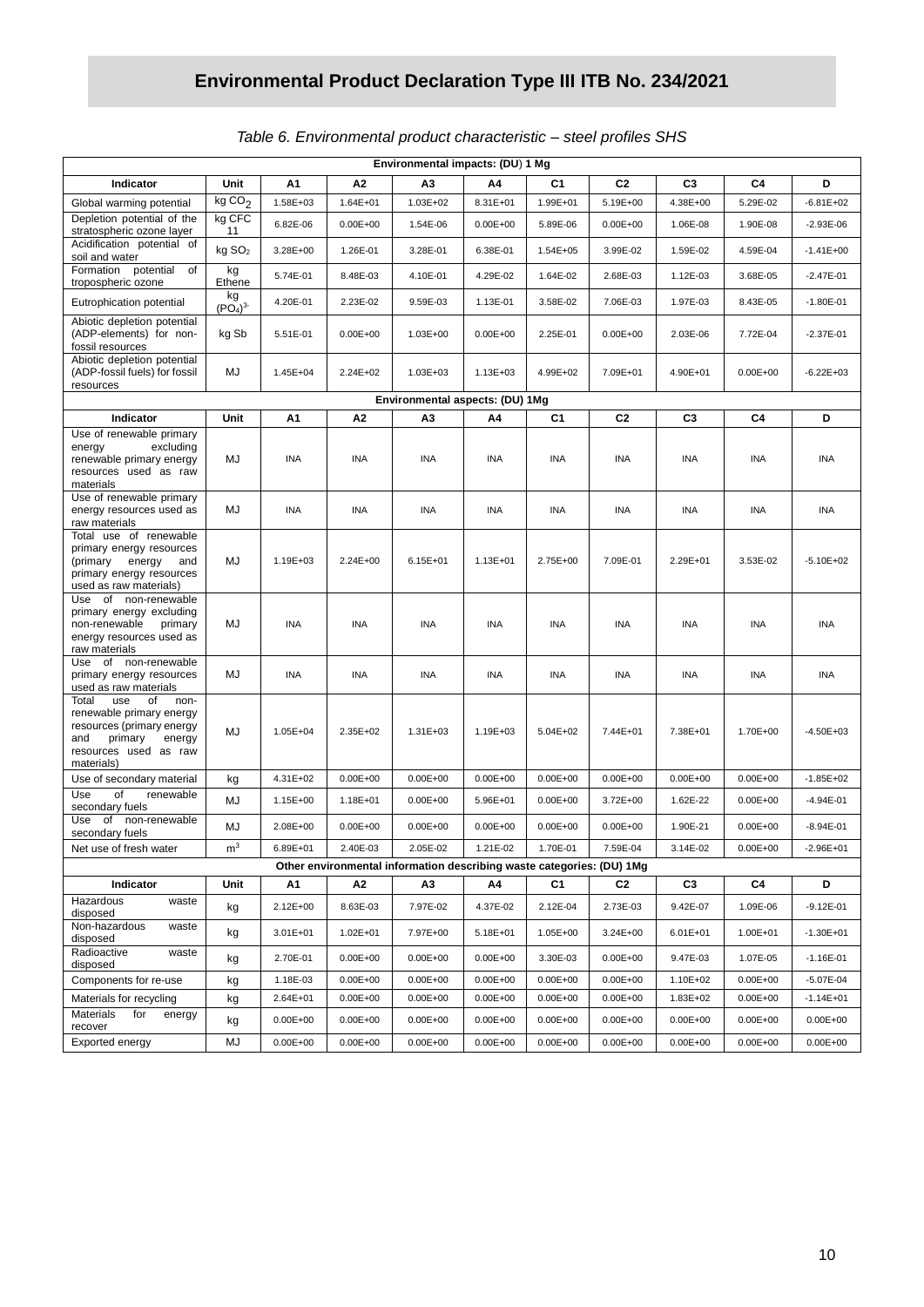| Environmental impacts: A1-A3<br>Unit<br>3LPE/3LPP<br><b>Cement</b><br>Indicator<br>Epoxy<br>$2.45E + 00$<br>1.58E+01<br>Global warming potential<br>$kq$ eq $CO2$<br>$1.64E + 01$<br>Depletion potential of the stratospheric ozone layer<br>kg CFC 11<br>9.65E-07<br>1.95E-07<br>6.70E-07<br>Acidification potential of soil and water<br>kg SO <sub>2</sub><br>4.28E+01<br>6.00E-03<br>1.86E-02<br>1.56E-02<br>Formation potential of tropospheric ozone<br>kg Ethene<br>8.24E+00<br>1.32E-03<br>kg (PO <sub>4</sub> ) <sup>3</sup><br>Eutrophication potential<br>2.88E+00<br>3.00E-03<br>1.96E-03<br>Abiotic depletion potential (ADP-elements) for non-fossil<br>kg Sb<br>2.83E-01<br>2.82E-02<br>5.39E-02<br>resources<br>Abiotic depletion potential (ADP-fossil fuels) for fossil<br>MJ<br>3.90E+02<br>5.47E+01<br>$6.92E + 01$<br>resources<br>Environmental aspects: A1-A3<br>3LPE/3LPP<br><b>Cement</b><br>Indicator<br>Unit<br>Epoxy<br>Use of renewable primary energy excluding renewable<br>MJ<br><b>INA</b><br><b>INA</b><br><b>INA</b> |
|---------------------------------------------------------------------------------------------------------------------------------------------------------------------------------------------------------------------------------------------------------------------------------------------------------------------------------------------------------------------------------------------------------------------------------------------------------------------------------------------------------------------------------------------------------------------------------------------------------------------------------------------------------------------------------------------------------------------------------------------------------------------------------------------------------------------------------------------------------------------------------------------------------------------------------------------------------------------------------------------------------------------------------------------------------|
|                                                                                                                                                                                                                                                                                                                                                                                                                                                                                                                                                                                                                                                                                                                                                                                                                                                                                                                                                                                                                                                         |
|                                                                                                                                                                                                                                                                                                                                                                                                                                                                                                                                                                                                                                                                                                                                                                                                                                                                                                                                                                                                                                                         |
|                                                                                                                                                                                                                                                                                                                                                                                                                                                                                                                                                                                                                                                                                                                                                                                                                                                                                                                                                                                                                                                         |
|                                                                                                                                                                                                                                                                                                                                                                                                                                                                                                                                                                                                                                                                                                                                                                                                                                                                                                                                                                                                                                                         |
|                                                                                                                                                                                                                                                                                                                                                                                                                                                                                                                                                                                                                                                                                                                                                                                                                                                                                                                                                                                                                                                         |
|                                                                                                                                                                                                                                                                                                                                                                                                                                                                                                                                                                                                                                                                                                                                                                                                                                                                                                                                                                                                                                                         |
|                                                                                                                                                                                                                                                                                                                                                                                                                                                                                                                                                                                                                                                                                                                                                                                                                                                                                                                                                                                                                                                         |
|                                                                                                                                                                                                                                                                                                                                                                                                                                                                                                                                                                                                                                                                                                                                                                                                                                                                                                                                                                                                                                                         |
|                                                                                                                                                                                                                                                                                                                                                                                                                                                                                                                                                                                                                                                                                                                                                                                                                                                                                                                                                                                                                                                         |
|                                                                                                                                                                                                                                                                                                                                                                                                                                                                                                                                                                                                                                                                                                                                                                                                                                                                                                                                                                                                                                                         |
|                                                                                                                                                                                                                                                                                                                                                                                                                                                                                                                                                                                                                                                                                                                                                                                                                                                                                                                                                                                                                                                         |
| primary energy resources used as raw materials                                                                                                                                                                                                                                                                                                                                                                                                                                                                                                                                                                                                                                                                                                                                                                                                                                                                                                                                                                                                          |
| Use of renewable primary energy resources used as raw<br>MJ<br><b>INA</b><br><b>INA</b><br><b>INA</b><br>materials                                                                                                                                                                                                                                                                                                                                                                                                                                                                                                                                                                                                                                                                                                                                                                                                                                                                                                                                      |
| Total use of renewable primary energy resources (primary<br>MJ<br>$6.04E + 00$<br>$1.33E + 00$<br>$3.38E + 00$<br>energy and primary energy resources used as raw materials)                                                                                                                                                                                                                                                                                                                                                                                                                                                                                                                                                                                                                                                                                                                                                                                                                                                                            |
| Use of non-renewable primary energy excluding non-<br>MJ<br><b>INA</b><br><b>INA</b><br><b>INA</b><br>renewable primary energy resources used as raw materials                                                                                                                                                                                                                                                                                                                                                                                                                                                                                                                                                                                                                                                                                                                                                                                                                                                                                          |
| Use of non-renewable primary energy resources used as<br>MJ<br><b>INA</b><br><b>INA</b><br><b>INA</b><br>raw materials                                                                                                                                                                                                                                                                                                                                                                                                                                                                                                                                                                                                                                                                                                                                                                                                                                                                                                                                  |
| Total use of non-renewable primary energy resources<br>(primary energy and primary energy resources used as raw<br>MJ<br>4.29E+02<br>5.74E+01<br>7.71E+01<br>materials)                                                                                                                                                                                                                                                                                                                                                                                                                                                                                                                                                                                                                                                                                                                                                                                                                                                                                 |
| $0.00E + 00$<br>$0.00E + 00$<br>$1.23E + 00$<br>Use of secondary material<br>kg                                                                                                                                                                                                                                                                                                                                                                                                                                                                                                                                                                                                                                                                                                                                                                                                                                                                                                                                                                         |
| MJ<br>$0.00E + 00$<br>Use of renewable secondary fuels<br>1.08E-02<br>1.48E+01                                                                                                                                                                                                                                                                                                                                                                                                                                                                                                                                                                                                                                                                                                                                                                                                                                                                                                                                                                          |
| MJ<br>Use of non-renewable secondary fuels<br>$0.00E + 00$<br>$0.00E + 00$<br>$2.14E + 01$                                                                                                                                                                                                                                                                                                                                                                                                                                                                                                                                                                                                                                                                                                                                                                                                                                                                                                                                                              |
| m <sup>3</sup><br>Net use of fresh water<br>1.32E-01<br>1.50E-02<br>1.45E-01                                                                                                                                                                                                                                                                                                                                                                                                                                                                                                                                                                                                                                                                                                                                                                                                                                                                                                                                                                            |
| Other environmental information describing waste categories: A1-A3                                                                                                                                                                                                                                                                                                                                                                                                                                                                                                                                                                                                                                                                                                                                                                                                                                                                                                                                                                                      |
| 3LPE/3LPP<br>Indicator<br>Unit<br>Epoxy<br><b>Cement</b>                                                                                                                                                                                                                                                                                                                                                                                                                                                                                                                                                                                                                                                                                                                                                                                                                                                                                                                                                                                                |
| 1.96E-02<br>Hazardous waste disposed<br>kg<br>9.31E-02<br>1.56E-05                                                                                                                                                                                                                                                                                                                                                                                                                                                                                                                                                                                                                                                                                                                                                                                                                                                                                                                                                                                      |
| 2.16E-01<br>3.52E-01<br>Non-hazardous waste disposed<br>1.56E-01<br>kg                                                                                                                                                                                                                                                                                                                                                                                                                                                                                                                                                                                                                                                                                                                                                                                                                                                                                                                                                                                  |
| $0.00E + 00$<br>3.36E-05<br>1.58E-06<br>Radioactive waste disposed<br>kg                                                                                                                                                                                                                                                                                                                                                                                                                                                                                                                                                                                                                                                                                                                                                                                                                                                                                                                                                                                |
| $0.00E + 00$<br>$0.00E + 00$<br>$0.00E + 00$<br>Components for re-use<br>kg                                                                                                                                                                                                                                                                                                                                                                                                                                                                                                                                                                                                                                                                                                                                                                                                                                                                                                                                                                             |
| $0.00E + 00$<br>$0.00E + 00$<br>1.21E-08<br>Materials for recycling<br>kg                                                                                                                                                                                                                                                                                                                                                                                                                                                                                                                                                                                                                                                                                                                                                                                                                                                                                                                                                                               |
| $0.00E + 00$<br>$0.00E + 00$<br>$0.00E + 00$<br>Materials for energy recover<br>kg                                                                                                                                                                                                                                                                                                                                                                                                                                                                                                                                                                                                                                                                                                                                                                                                                                                                                                                                                                      |
| Exported energy<br>MJ<br>$0.00E + 00$<br>$0.00E + 00$<br>$0.00E + 00$                                                                                                                                                                                                                                                                                                                                                                                                                                                                                                                                                                                                                                                                                                                                                                                                                                                                                                                                                                                   |

#### *Table 7. Environmental product characteristic – steel pipe coatings "per 1 Mg of steel pipe"*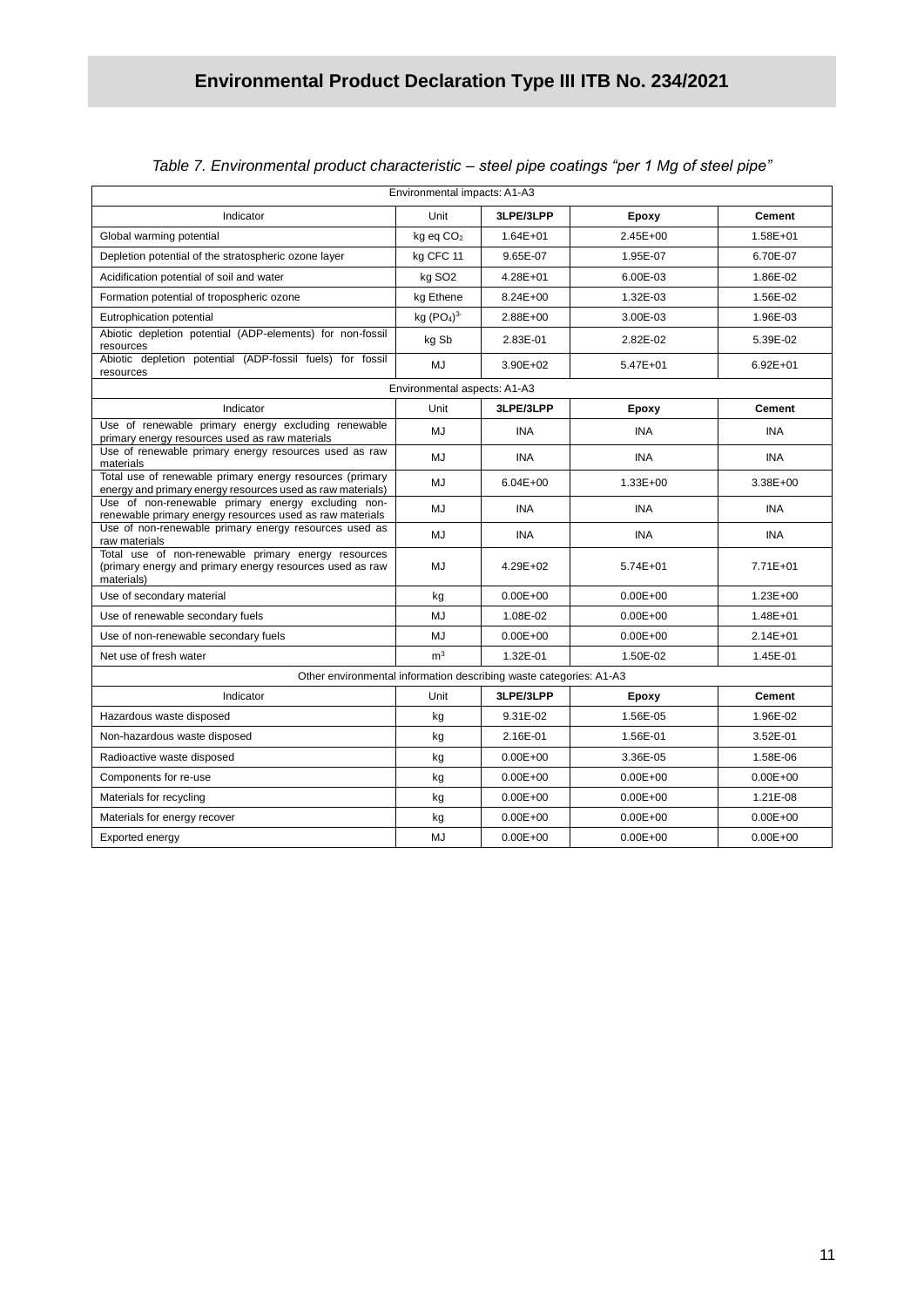#### **RESULTS INTERPRETATION**

**/2020** The environmental impact of is mainly dependent on the energy-intensive production of steel on which the manufacturer has a limited influence. The global warming potential expressed in carbon dioxide ranges from 1.65-1.75 tons of  $CO<sub>2</sub>$  / ton of products.

#### **VERIFICATION**

The process of verification of this EPD was in accordance with ISO 14025 and ISO 21930. After verification. this EPD is valid for a 5-year-period. EPD does not have to be recalculated after 5 years. if the underlying data have not changed significantly.

| The basis for LCA analysis was EN 15804:2012+A1 and ITB PCR A                             |          |  |  |  |  |  |
|-------------------------------------------------------------------------------------------|----------|--|--|--|--|--|
| Independent verification corresponding to ISO 14025 (subclause 8.1.3.)                    |          |  |  |  |  |  |
|                                                                                           |          |  |  |  |  |  |
| external<br>lx I                                                                          | internal |  |  |  |  |  |
|                                                                                           |          |  |  |  |  |  |
| External verification of EPD: Ph.D. Eng. Halina Prejzner                                  |          |  |  |  |  |  |
| LCA. LCI audit and input data verification: Ph.D. Eng. Michał Piasecki. m.piasecki@itb.pl |          |  |  |  |  |  |
| Verification of LCA: Ph.D. Eng. Justyna Tomaszewska. j.tomaszewska@itb.pl                 |          |  |  |  |  |  |

The EPD owner has the sole ownership, liability, and responsibility for the EPD. EPDs within the same product category but from different programmes may not be comparable. EPDs of construction products may not be comparable if they do not comply with EN 15804.

#### **Normative references**

- EN 15804:2012+A1 Sustainability of construction works Environmental product declarations Core rules for the product category of construction products
- TB PCR A General Product Category Rules for Construction Products
- PED 2014/68/UE Directive
- PN-EN ISO 3183 Przemysł naftowy i gazowniczy -- Rury stalowe do rurociągowych systemów transportowych
- PN-EN 10219-1/2 Rury stalowe ze stali konstrukcyjnych niestopowych i drobnoziarnistych
- API Spec 5L Seamless & welded pipe
- PN-EN 10217-1 Rury stalowe ze szwem do zastosowań ciśnieniowych -- Warunki techniczne dostawy -- Część 1: Rury ze stali niestopowych zgrzewane elektrycznie i spawane łukiem krytym z określonymi własnościami w temperaturze pokojowej
- PN-EN 10217-3 Rury stalowe ze szwem do zastosowań ciśnieniowych -- Warunki techniczne dostawy -- Część 3: Rury ze stali stopowych drobnoziarnistych zgrzewane elektrycznie i spawane łukiem krytym z określonymi własnościami w temperaturze pokojowej, podwyższonej i obniżonej
- PN-EN 10217-5 Rury stalowe ze szwem do zastosowań ciśnieniowych -- Warunki techniczne dostawy -- Część 1: Rury ze stali niestopowych zgrzewane elektrycznie i spawane łukiem krytym z określonymi własnościami w temperaturze pokojowej
- PN-EN 10224 Rury i złączki ze stali niestopowej do transportu wody i innych płynów wodnych -- Warunki techniczne dostawy
- LCI DATA FOR STEEL PRODUCTS at [https://www.worldsteel.org/en/dam/jcr:04f8a180-1406-4f5c-93ca-](https://www.worldsteel.org/en/dam/jcr:04f8a180-1406-4f5c-93ca-70f1ba7de5d4/LCI%2520study_2018%2520data%2520release.pdf)[70f1ba7de5d4/LCI%2520study\\_2018%2520data%2520release.pdf](https://www.worldsteel.org/en/dam/jcr:04f8a180-1406-4f5c-93ca-70f1ba7de5d4/LCI%2520study_2018%2520data%2520release.pdf)
- ISO 14025:2006. Environmental labels and declarations Type III environmental declarations Principles and procedures
- ISO 21930:2017 Sustainability in buildings and civil engineering works – Core rules for environmental product declarations of construction products and services
- ISO 14044:2006 Environmental management Life cycle assessment Requirements and guidelines